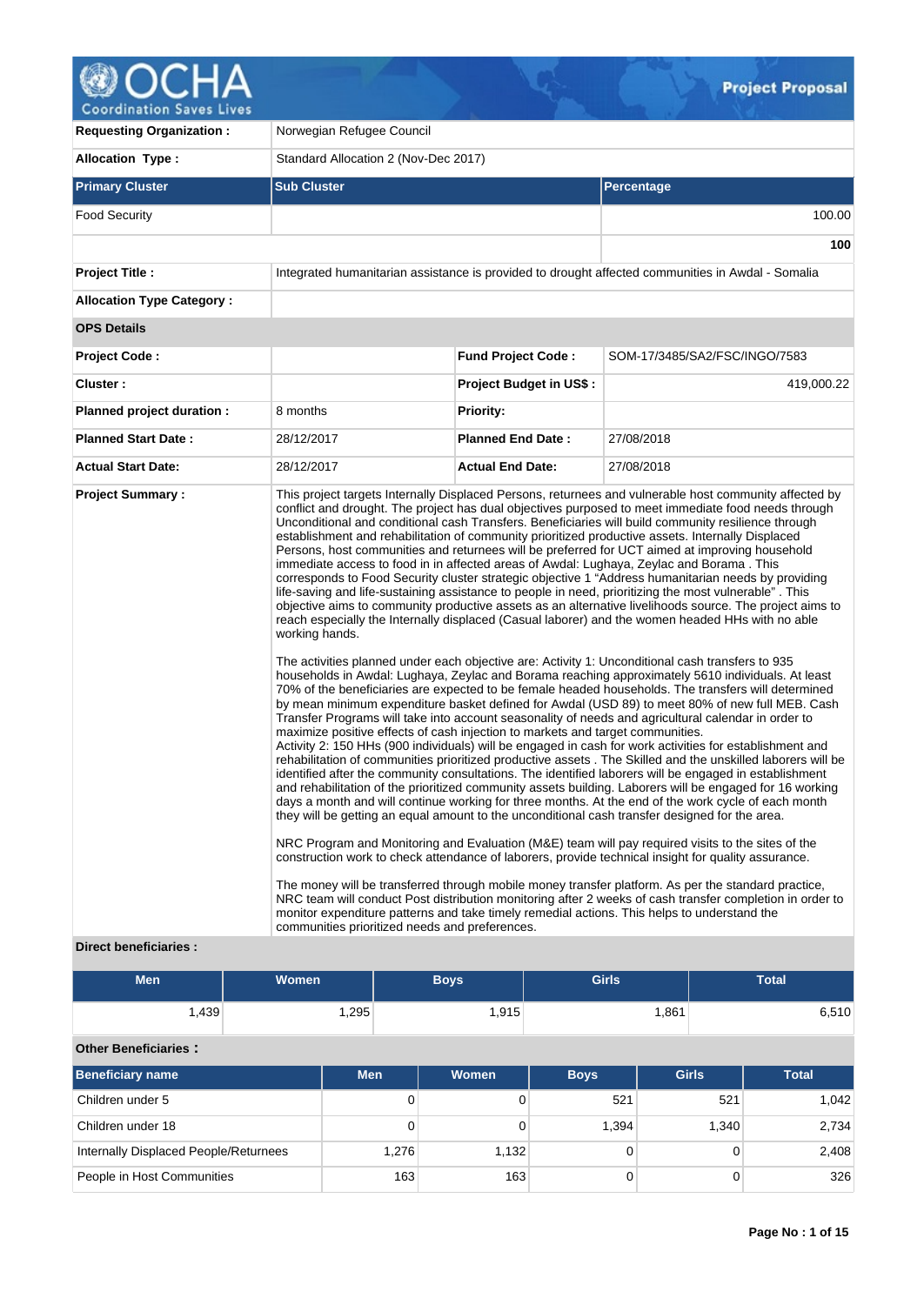## **Indirect Beneficiaries :**

The indirect beneficiaries are the community elders, vendors providing ( tools and Cash for work material), catchment population benefiting from cash for work initiatives.

# **Catchment Population:**

IDPs, Returnees and vulnerable host communities.

#### **Link with allocation strategy :**

The project is in line with the main objective -2: Reducing morbidity through food security, nutrition, health and WASH interventions for IDPs and host communities and using education and other basic service facilities among key entry points.This project help in addressing the immediate food and other unmet needs of the communities through Unconditional and conditional cash transfers and will help in dealing with the negative coping strategies that are evident and continue to have significant detrimental effects on the most vulnerable households. The coping strategies adopted include sale of productive assets, reduction of food diversity, buying food on credit. Child labor and forced marriages are also among those negative coping strategies that have been reported. Urgent lifesaving support is required along with interventions to avert further deterioration of the situation for those on the tipping point. The project will focus on cash programming to enable Internally Displaced Persons through improving household incomes, protecting livelihoods assets and providing the temporary employment opportunities. The project will also help the affected communities to improve their productive assets on sustainable basis through cash for work which will not only provide an opportunity of dignified access to food / employment rather will also increase agriculture production (Harvesting of water, construction of terraces and rehabilitation of small channels) and will culminate in communities resilience to the recurrent shocks.

#### **Sub-Grants to Implementing Partners :**

| <b>Partner Name</b>                                   | <b>Partner Type</b> | <b>Budget in US\$</b>       |
|-------------------------------------------------------|---------------------|-----------------------------|
|                                                       |                     |                             |
| Other funding secured for the same project (to date): |                     |                             |
| <b>Other Funding Source</b>                           |                     | <b>Other Funding Amount</b> |

# **Organization focal point :**

| <b>Name</b>         | Title                        | <b>Email</b>          | <b>Phone</b>    |
|---------------------|------------------------------|-----------------------|-----------------|
| Barnabas Asora      | Head of Programs,<br>Somalia | barnabas.asora@nrc.no | 00252-617219993 |
| <b>Victor Moses</b> | Country Director             | victor.moses@nrc.no   | 00252612733888  |

#### **BACKGROUND**

#### **1. Humanitarian context analysis**

According to FEWs net October 2017 updates; Food security needs are nearly double during the last five-year average in Somalia, with an estimated 2,444,000 people currently in Crisis (IPC Phase 3) and 866,000 in Emergency (IPC Phase 4). Widespread food insecurity is driven by three consecutive poor seasons that led to well below-average production and large-scale livestock losses, which have reduced household access to food and income. Sustained humanitarian assistance has prevented more extreme outcomes in many areas, though persistent drought threatens recovery of normal livelihoods, and further deterioration in food security is likely through May 2018. Somalia Humanitarian needs overview, Rainfall in October, the start and peak month of the Dyer season, was erratically distributed and approximately 50 percent below average in most areas. Rainfall in November and December is not expected to significantly improve crop prospects.

Data from the 2017 post-Gu assessment indicated that Crisis (IPC Phase 3) and Emergency (IPC Phase 4) outcomes persisted in many areas of Somalia in July/August. Since then, sustained assistance has prevented further deterioration in food security in many areas, though persistent drought threatens recovery.

Galmudug IDPs & Returnees October 2017 situation report highlighted that ;The major cause of displacement of the population is drought and inter- clan conflicts. It's worth to be noted that the recurrent droughts coupled with conflict has mainly affected all pastoralists livelihood since they mainly depend on livestock. The deaths of their animals resulted to displacement of many people.The IDPs fear a risk of falling into permanent displacement with no immediate prospect of durable solution and revealed that they fear being stuck in displacement because they don't anticipate durable solutions for their persistent displacement. The Majority of the IDP's are from all over Somalia which includes Mogadishu, Kismayo, Lower Shabelle, and Lower Juba, Bay, Bakool, Hiraan and Gedo regions. The report further explains that the main source of income is casual labour while others engage in petty trade. Majority of the household income earned from all sources is less than \$50 per month, Expenditure pattern has shown that larger portion of the income is spent on food purchase.Income earned from casual labour goes to purchasing basic food commodities and some on medicines.

#### **2. Needs assessment**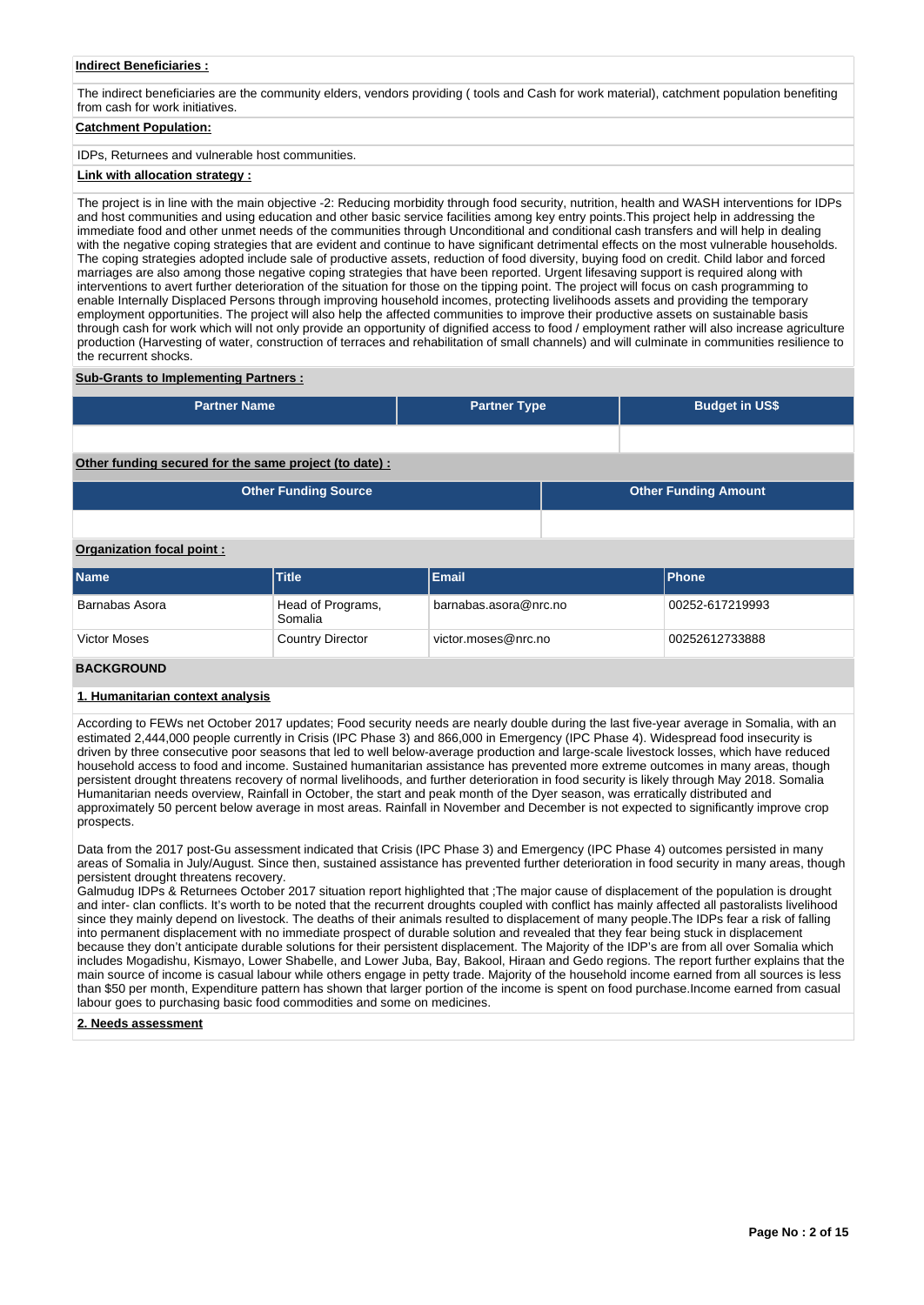Somalia remains among the worst and complex humanitarian crises in the world. According to the FAO managed Food Security and Nutrition Analysis Unit (FSNAU) and Famine Early Warning Systems Network (FEWS NET) more than 6.2 million people, half of the country population, are now in need of humanitarian assistance and protection. Ongoing conflict is aggravating the impact of the drought, further reducing the resilience of communities, triggering displacement, exacerbating existing vulnerabilities particularly among women, children, elderly, persons with disabilities and marginalized communities and impeding civilians' access to sustainable basic services, while in several locations also limiting humanitarians' access to those in need.

Chronic disasters have badly undermined the socio economic wellbeing of the population which is further compromised due to limited access and provision of basic services. In the given situations women, children and marginalized communities are especially at risk and face specific protection concerns. Large scale displacement and food insecurity has exacerbated vulnerabilities and increased protection needs. According to UNHCR, over 1 million people have been displaced due to drought compounded by armed conflict since the beginning of the year, mainly from rural areas to urban centres. Due to the upsurge in displacement the estimated number of IDPs in Somalia is more than 2 million, with durable solutions remaining elusive and high levels of GBV and other violations affecting especially IDPs being reported. Forced child recruitment is on the rise, especially in areas under the control of non state armed actors in southern and central Somalia. It presents not only a protection concern but has also triggered displacement as families seek to shield youth from forced recruitment Exploitative relationships between IDPs and land owners or 'gatekeepers' are recurrent, affecting IDPs' access to assistance and information, and increasing vulnerability and risk of forced eviction.

According to FSNAU/FEWS NET, an estimated 3.1 million people, 25 per cent of the population, are expected to be in Emergency (IPC Phase 4) and Crisis (IPC Phase 3) through at least December 2017. In addition, nearly 3.1 million people are classified as food security 'stressed' (IPC Phase 2). Global Acute Malnutrition (GAM) and Severe Acute Malnutrition (SAM) prevalence is atof 14.7 per cent and 3.5 per cent respectively. Central Somalia regions of Mudug, Galgaduud and Hiran are located at the heart of Somalia. The region is known for its pastoralist life style with most of the communities herding animals.

NRC conducted a multi sectored assessment in the area during July 2017. The survey highlighted that most of the IDPs in Dhusamareeb and Mataban are integrated with the host community with only one visible IDP settlement in each districts. More than 90% of IDP population in Kaxda and Daynille have no land tenure documents and their primary need is food. As per the survey 89% of the respondents stated that household food accessibly has decreased in the last six months which in turn decreased number of meals eaten per day. Children (75%) are eating 1-2 meals a day to cope with food Scarcity-This translates occasionally into one meal cooked in the evening and leftover of the same meal is eating in the morning. Female headed household are especially at risk since they don't have anyone to support to earn income for the children.

The proposed program will help most vulnerable displaced and the host communities in Awdal region addressing their immediate food needs and providing them temporary employment opportunities through cash for work. The cash for work will especially be tapered to the rehabilitation and or establishment of WASH focused infrastructure. This will also complement and contribute in achievement of nutrition objectives as well.

# **3. Description Of Beneficiaries**

According to NRC assessments, the major causes of household level vulnerabilities are displacement, death of one or more of the parents (particularly female headed households and lack of livelihoods. The situation got worsened with reduced rain fall and loss of the livelihoods assets and options to the suffering communities resulting in large scale displacement of the communities from their original place of abode to the urban setting. This displacement has brought pressures to the urban dwellings which already have poor public service. Therefore NRC plans to work with the beneficiaries for this project who will be mainly internally displaced persons, returnees, female headed households and vulnerable host community affected by conflict and drought. Though NRC will be following a standard beneficiaries selection criteria however this will be revised with the inputs of communities elders and village level stakeholder. The criteria will mainly be to focus on IDPs, Child headed HHs, Women headed HHs and Families with disables and no earning hands.

Households within Integrated Phase Classification, integrated phase classification (IPC) 3 and integrated phase classification, IPC 4 will be NRC major target including those with Food Consumption Score (FCS) in borderline and poor. Also to be included are households with Household Dietary Diversity Score (HDDS) less than 4 (meaning those that consume less than 4 food groups at the moment).

Under the proposed action NRC will be reaching 80% of the Internally displaced communities and 20% of the most vulnerable host communities.

#### **4. Grant Request Justification**

The proposed project is to respond and improve affected communities access to food and other unmet needs on immediate basis in Awdal: (Lughaya, Zeylac and Borama Districts)

to avoid the use of negative coping strategies that are evident and continue to have significant detrimental effects on the most vulnerable households. The communities adopted coping strategies include sale of productive assets, reduction of food diversity, buying food on credit. Child labor and forced marriages are also among those negative coping strategies that have been reported.

Urgent lifesaving support is required to avert further deterioration of the situation for those on the tipping point. The project will contribute to address the immediate challenges of food and will ensure access to the other unmet needs (Medicines and education). In the longer term this will contribute to the resilience of the communities through building assets and improving local produce as a result.

## **5. Complementarity**

NRC will work in Awdal region (Lughaya, Zeylac and Borama districts) where NRC is implementing resilience projects in Livelihoods, Shelter, Water Sanitation and Hygiene (WASH) and Information, Counseling and Legal Assistance (ICLA) until September 2017. Community based disaster managed committees (CBDMCs) have been in operation since the inception of the Building Resilient Communities in Somalia (BRCiS) project and shall support upcoming program activities in encouraging community participation and ownership. This SHF project will support in meeting short and medium term needs while still keeping households and communities along the resilience path. The cash transfer will help cushion the household against shocks like floods, evictions while maintaining the long term goals of the project.

#### **LOGICAL FRAMEWORK**

#### **Overall project objective**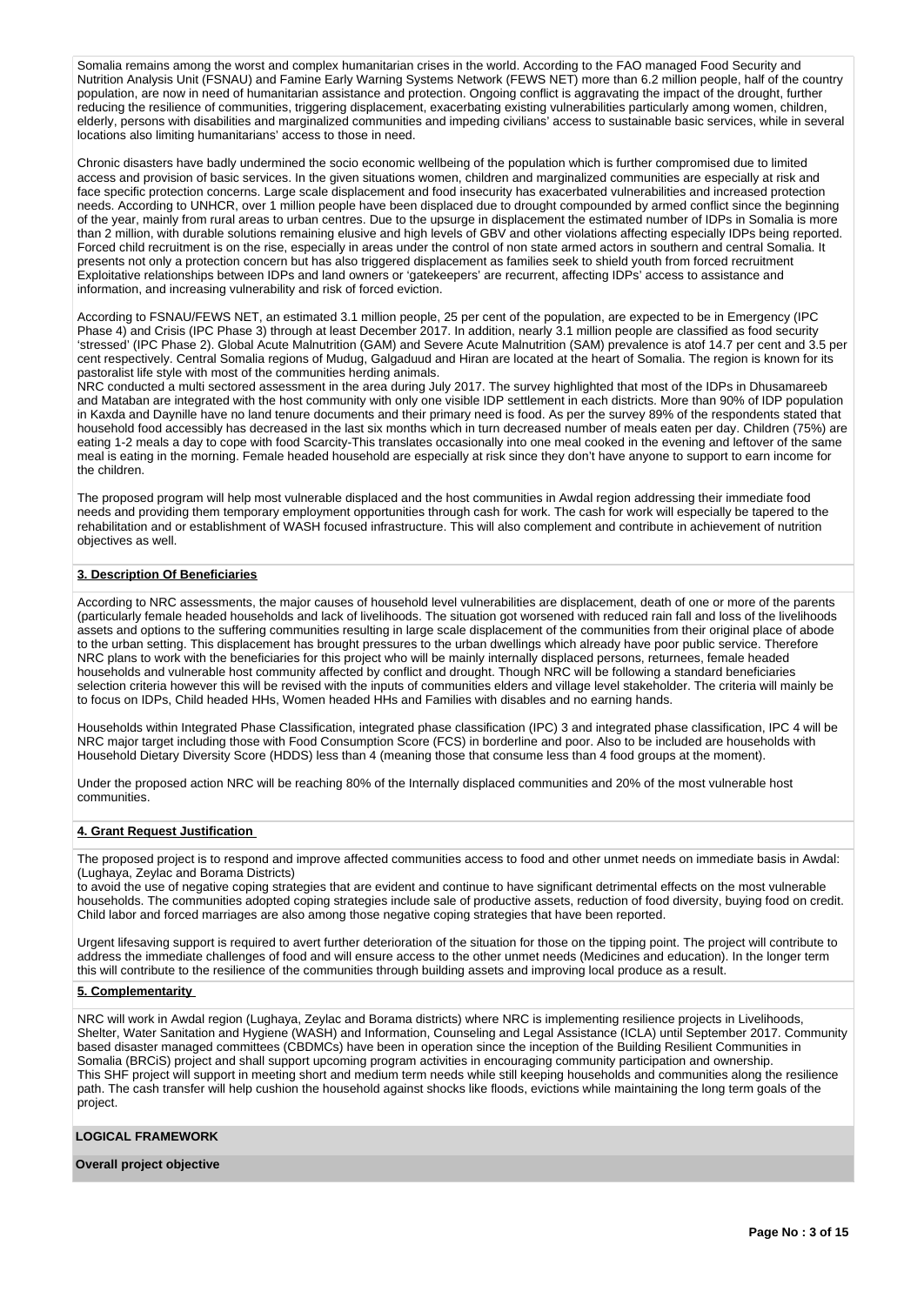Targeted communities of Awdal have improved access to food through Unconditional cash Transfers and temporary employment opportunities and are able to sustain shocks

Overall objective of the project is, "Targeted communities of Awdal have improved access to food through cash assistance and are resilient to shocks".

Specific Objective 1: Target groups meet their immediate food needs. This will be achieved through unconditional cash transfers to vulnerable internally displaced persons (IDPs), host communities and returnees. This is aimed at improving household immediate access to food and other unmet needs.

Specific Objective 2: Temporary employment opportunities are provided to the communities and the productive assets are improved. This will be achieved through identifying and registering skilled and unskilled casual labor in establishment and rehabilitation of the communities prioritized productive assets. Laborers will be engaged in cash for work initiatives.

#### **Food Security**

| <b>Cluster objectives</b>                                                                                                                                                                                                   | <b>Strategic Response Plan (SRP) objectives</b>                                                                                                                                                     | <b>Percentage of activities</b> |
|-----------------------------------------------------------------------------------------------------------------------------------------------------------------------------------------------------------------------------|-----------------------------------------------------------------------------------------------------------------------------------------------------------------------------------------------------|---------------------------------|
| Improve household immediate access to food<br>through provision of unconditional transfer<br>depending on the severity of food insecurity<br>as per IPC classification, vulnerability and<br>seasonality of the livelihoods | 2017-SO1: Provide life-saving and life-<br>sustaining integrated multi-sectoral<br>assistance to reduce acute humanitarian<br>needs and reduce excess mortality among<br>the most vulnerable people | 75.                             |
| Support rehabilitation and/or restoration of<br>household and community productive assets<br>and capacity to build resilience to withstand<br>future shocks and prevent further<br>deterioration                            | 2017-SO4: Support the protection and<br>restoration of livelihoods, promote basic<br>services to build resilience to recurrent<br>shocks, and catalyse more sustainable<br>solutions.               | 25                              |

**Contribution to Cluster/Sector Objectives :** Through specific objective: Target groups meet their immediate food needs. This will be achieved through unconditional cash transfers to vulnerable internally displaced persons (IDPs), host communities and returnees. This is aimed at improving household immediate access to food and other unmet needs.

Specific objective 2: Temporary employment opportunities are provided to the communities and the productive assets are improved. This will be achieved through identifying and registering skilled and unskilled casual labor in establishment and rehabilitation of the communities prioritized productive assets. Community prioritized assets will be identified in communities broad based meetings which will be followed by the preparation of Bill of quantities and design. NRC will be signing an agreement with the commuities committee to define the roles and responsibilities of both parties, working hours of the laborer and exit plan. Laborers will be engaged in cash for work initiatives for 16 days a month and will be working over three months. They will be paid an equal amount to the unconditional monthly cash transfer. In addition they will also be provided with the tools and the necessary construction material where needed.

## **Outcome 1**

Disaster affected communities have access to cash to meet 80% of MEB including food

This is aimed at addressing immediate humanitarian needs by providing life-saving and life-sustaining assistance to people in need, prioritizing the most vulnerable (IDPs and the host communities). Vulnerability and the beneficiaries selection criteria will be further refind with the support of the communities and the local stakeholders; however this will will be to identify and register the most affected community members including IDPs, women headed HHs, Child head HHs and families with disable or chronically ill. The cash transfer will be devised as per the needs of the area and in line to the recommendations of the cluster.

NRC will be using the mobile services for transfer of cash to the registered beneficiaries.

# **Output 1.1**

**Description**

Output 1.1

935 households-(3,155 Female and 3,355 Male.

Unconditional Cash Transfer (UCT) will benefit 935 households representing 5,610 individuals (3,155 Female and 3,355 Male) from Awdal (Lughaya, Zeylac and Borama districts) targeting vulnerable female headed HHs, Internally displaced HHs and Households with no regular source of income and are affected.

# **Assumptions & Risks**

Assumption:

Security situation is not deteriorated any further.

Communities support in reaching the most vulnerable HHs.

Risk:

Security situation is worsened further.

There is more influx of the communities in urban settings

# **Indicators**

|                 |                                                                                                     |                                                                                                                          |            | <b>End cycle beneficiaries</b> |  | End<br>cycle      |               |  |  |  |  |  |
|-----------------|-----------------------------------------------------------------------------------------------------|--------------------------------------------------------------------------------------------------------------------------|------------|--------------------------------|--|-------------------|---------------|--|--|--|--|--|
| Code            | <b>Cluster</b>                                                                                      | <b>Indicator</b>                                                                                                         | <b>Men</b> | <b>Women</b>                   |  | <b>Boys</b> Girls | <b>Target</b> |  |  |  |  |  |
| Indicator 1.1.1 | <b>Food Security</b>                                                                                | Number of people in crisis and IDPs receiving<br>unconditional support to improve access to food                         |            |                                |  |                   | 5.610         |  |  |  |  |  |
|                 | <b>Means of Verification:</b> Beneficiaries registration pictures<br>Beneficiary cash receipt forms |                                                                                                                          |            |                                |  |                   |               |  |  |  |  |  |
| Indicator 1.1.2 | <b>Food Security</b>                                                                                | Amount of cash to be distributed to 935 HHs<br>representing 5 610 people through monthly<br>unconditional cash transfers |            |                                |  |                   | 249.645       |  |  |  |  |  |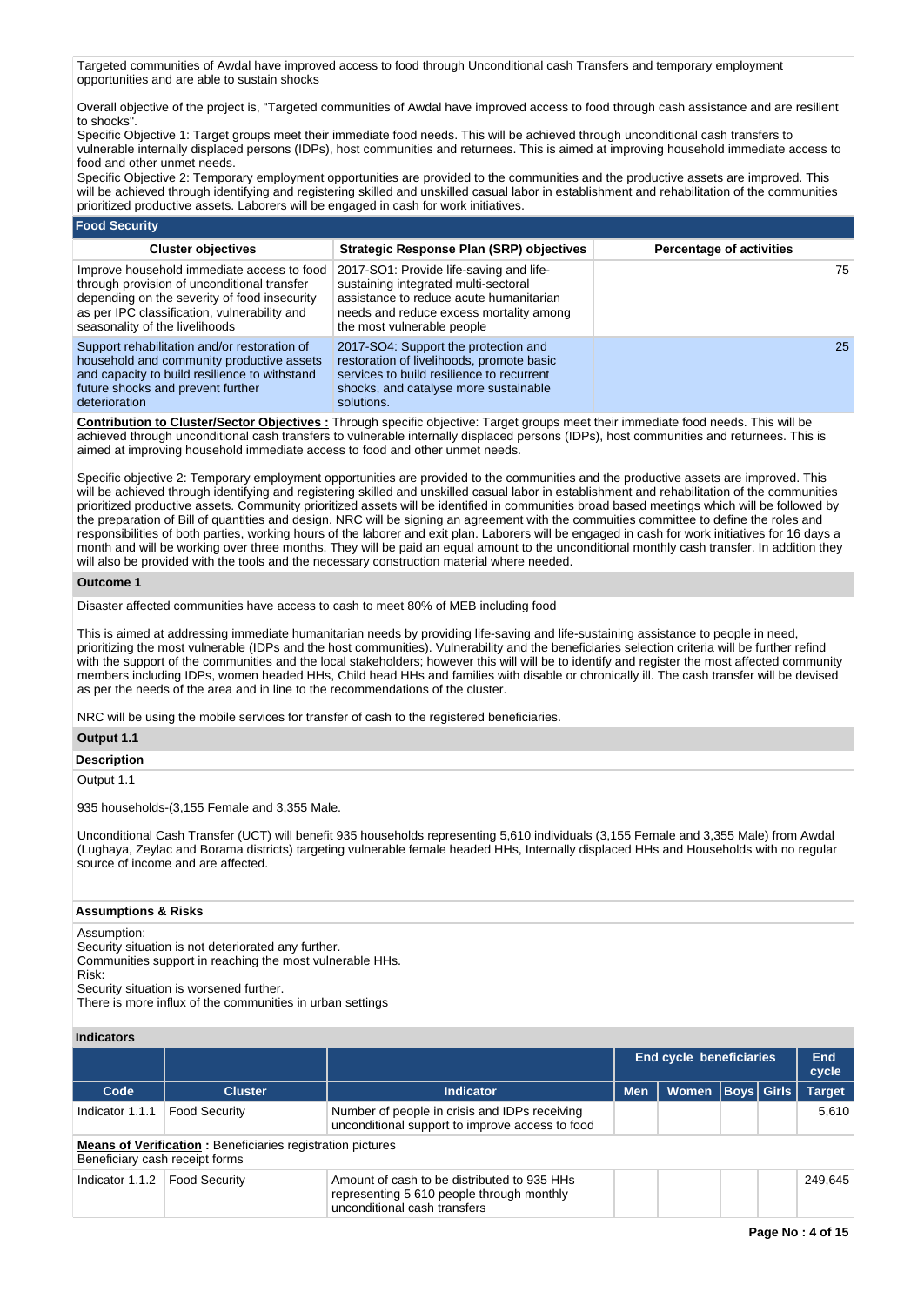**Means of Verification :** 935 HHs representing 5610 internally displaced people ( 80% IDPs) and the vulnerable host communities HHs, will be registered for Unconditional cash transfer. USD 89 will be transferred to each of the registered HHs per month over a period of three months. A total of USD 226,850 will be channeled in local economy

# **Activities**

# **Activity 1.1.1**

#### **Standard Activity : Community based particiaption**

Community Based participation: This will be based on agreed upon vulnerability criteria between the community, other stakeholders and NRC based mainly on socio economic and vulnerability indicators namely; households head, poverty status of the household, disability status, household size, displacement and sources of income.

NRC will then use the selection criteria, working with its community based structures to select and identify beneficiaries for the project.

#### **Activity 1.1.2**

#### **Standard Activity : Conditional or unconditional Cash transfer**

Unconditional Cash Transfer (UCT): Each registered HH will be transferred USD 89 per month (3 months total) to meet 80% of the Cash Working Group recommended Full MEB. Cash transfers are planned during the lean season using electronic mobile money transfers (Hormuud) which is wide spread and easily accessible in Somalia including proposed program areas. Beneficiaries will undergo a refresher on how they can assess their monthly transfers. NRC previous electronic mobile money transfers did not register any significant challenges. NRC will learn and make this time round even better. UCT will improve access to food and provide life-saving and life-sustaining assistance to people in need.

# **Activity 1.1.3**

#### **Standard Activity : Monitoring Market to determine the immediate impact**

Monitoring will be composed of 4 main activities namely: (1) Baseline survey. This will take place on a representative sample taking into consideration 95% confidence levels. Sample beneficiaries will be randomly selected from the registration list to ensure no biases. This will be done immediately after selection of beneficiaries take place. The indicators ascertained will be used to measure change attributed to the project at the end of the project. (2) Post distribution monitoring (PDM): This will be done 2 weeks after each distribution when beneficiaries will have used the amounts of money distributed. Expenditure patterns will be monitored during the Post distribution monitoring (PDMs) in order to assess deviations from plan and take corrective measures whenever necessary. (3) End line survey: This is planned during the last 2 months of the project. Just like at baseline, a representative sample at 95% confidence levels will be taken and a survey done to assess changes that can me attributed to this project. 4) Process monitoring: This will be an ongoing process where in the M&E team will be visiting the villages for registration of beneficiaries and CFW sites.

#### **Outcome 2**

Communities prioritized productive assets are established and or rehabilitated through cash for work

NRC program team will be identifying the communities prioritized productive assets like rain water harvesting reservoirs, small irrigation channels and or the protection wall etc. Technical team will be designing the bill of quantities and the drawing for these small productive infrastructure schemes. Parallel to this skilled and unskilled casual laborers will also be registered. As soon as the registration process is completed; NRC will be signing an MOU with the village committee with clear roles and responsibilities of both parties. Alongside tools and material purchase will also be completed and distributed to the communities. Soon after the completion of the prerequisites; Physical work will be started.

#### **Output 2.1**

#### **Description**

# of communities prioritized productive assets are identified

NRC Project team will be orienting communities and the local stake holders about the program design. Communities will be identifying a list of the small productive assets to be rehabilitated and or established. The top most ranked assets will be picked keeping in mind time, skills and resources available. Furthermore; cost benefit analysis of the selected assets will be also be done. so that communities are able to select the right assets.

#### **Assumptions & Risks**

Assumption:

Communities and the stakeholders take keen interest in the local initiatives.

Security situation is not worsened any further.

Risk:

Communities and austerities are not supportive of the program design.

Intensity of the disaster is worsened and communities are not interested in building assets.

# **Indicators**

| iliuluatul 3                                 |                                             |                                                                                                                                |            |                                |                   |               |
|----------------------------------------------|---------------------------------------------|--------------------------------------------------------------------------------------------------------------------------------|------------|--------------------------------|-------------------|---------------|
|                                              |                                             |                                                                                                                                |            | <b>End cycle beneficiaries</b> |                   | End<br>cycle  |
| Code                                         | <b>Cluster</b>                              | <b>Indicator</b>                                                                                                               | <b>Men</b> | <b>Women</b>                   | <b>Boys Girls</b> | <b>Target</b> |
| Indicator 2.1.1                              | <b>Food Security</b>                        | Number of people that benefited from conditional<br>transfers to improve access to food and protection<br>of livelihood assets |            |                                |                   | 900           |
| Payment documents.<br>M&E team visit reports | Pictures of the labour working on the sites | <b>Means of Verification</b> : Attendance sheets of the laborer engaged in assets building                                     |            |                                |                   |               |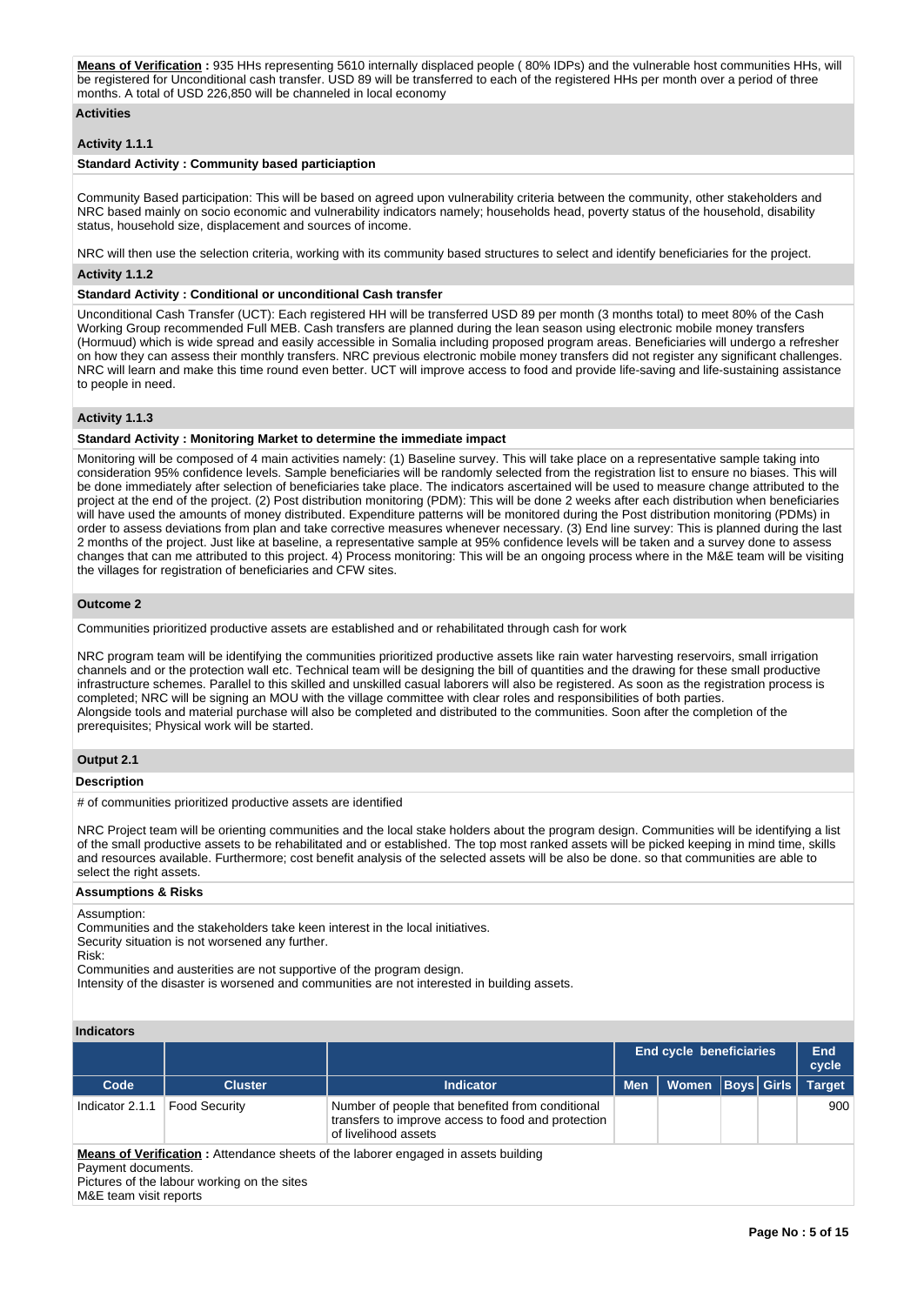|                                 | Amount of cash to be distributed to 150<br>Indicator 2.1.2   Food Security<br>beneficiaries through conditional cash                                                                                                                                                             |                                                                       |  |  |  |  | 40.050          |  |  |  |  |
|---------------------------------|----------------------------------------------------------------------------------------------------------------------------------------------------------------------------------------------------------------------------------------------------------------------------------|-----------------------------------------------------------------------|--|--|--|--|-----------------|--|--|--|--|
|                                 | Means of Verification : 150 skilled and unskilled laborers representing 150 HHs (900 individuals) will be engaged in cash for work for three<br>months. Every engaged labor will be paid USD 89 per month. Over the period of time USD 40,050 will be channeled in local economy |                                                                       |  |  |  |  |                 |  |  |  |  |
| Indicator 2.1.3   Food Security |                                                                                                                                                                                                                                                                                  | # of Assets established and or rehabilitated<br>through cash for work |  |  |  |  | 10 <sup>1</sup> |  |  |  |  |

**Means of Verification :** Approximately 10 communities prioritized productive assets including 'Water reservoirs, small irrigation channels, farm to market road and or protection walls will be established and or rehabilitated through cash for work.

#### **Activities**

**Activity 2.1.1** 

# **Standard Activity : Community based particiaption**

Beneficiary identification and registration: This will be based on agreed upon vulnerability criteria between the community and their leaders and possession of required skill sets (for Skilled labor). The unskilled labor will be identified by the communities committees; and those of the laborer will be preferred who will qualify the vulnerability criteria and are usually associated with the casual labor.

#### **Activity 2.1.2**

#### **Standard Activity : Cash for Work**

Cash for work: Program team and the communities will be identifying 150 casual laborers; preferred combination will be (one skilled labor and two unskilled laborers), however this Skilled and unskilled laborer ratio will vary from infrastructure scheme to scheme and the skills needed. This will be concluded at the time of scheme designing. The Skilled labor will be engaged for 8 days a month and unskilled will be engaged for 16 days; However both Skilled and unskilled laborer will be getting USD 89 per month which is to meet 80% of the full MEB. In line to the past experience, this is envisaged that the productive infrastructure schemes (rehabilitation and or newly established) will be consisting of Farm to market mud roads, small irrigation channels, rain water reservoirs and or protection walls . The registered laborers will be working for 6-8 hours as per the local norms and will continue to work for 16 days a month and three months in total. 40% of the labor cost has been allocated for cash for work material. The material cost will be used to purchase cement, gravel, Steel and or tools. The engaged laborer will be paid on monthly basis and after each work cycle completion. Project committee and NRC Program staff will provide the technical back stopping to make the projects more viable and as per the agreed design.

#### **Activity 2.1.3**

#### **Standard Activity : Assessment, technical reports and guidance notes**

Communities and the project teams will be assessing the identified assets. Technical teams will be preparing the BOQs and the cost estimation of the agreed small infrastructure projects.

Likewise M&E team will be maintaining a complaint response mechanism to document and address issues and complaints of the communities.

# **Additional Targets :**

# **M & R**

## **Monitoring & Reporting plan**

#### M & R (Monitoring & Reporting plan):

At the project start-up, meetings will be held with the community and their leaders to create awareness about the project design and the objectives. Details about beneficiaries selection criteria will be discussed, revised and agreed upon. Roles and responsibilities of all parties involved will also be agreed upon including beneficiaries, local leaders, Hormuud telecom and NRC.The above activities will be followed by beneficiary identification and registration. Registered of the beneficiaries will be verified by the NRC Program team. The selected beneficiaries will be briefed on their entitlements, roles and responsibilities by NRC project officers and assistants. Likewise the beneficiaries to be engaged in CFW initiatives will also be oriented about their work hours, wages and roles.

A baseline survey will then be commissioned to ascertain the indicators at start for this project. NRC will use trained enumerators for data collection.

The baseline will be followed by Unconditional Cash Transfer to935 households. There will be three (3) monthly transfers made through Hormuud mobile money transfer platform. Each transfer will follow another after approximately 4 weeks of the first transfer. As the transfer amount is calculated to meet minimum monthly expenditure basket, MEB.

NRC Food Security team will train enumerators to collect post distribution monitoring (PDM) data approximately 2 weeks after cash transfers have taken place. The time lag (2 weeks) is intended to ensure that usage / expenditure of the cash has taken place. Post distribution monitoring is intended to monitor expenditure patterns and take timely remedial actions accordingly whenever PDM findings deem necessary.

At the end of the project, an Endline survey will also be commissioned to establish the changes in indicators outlined in the logframe. For all surveys and post distribution monitoring, a 95% confidence levels will be used.

#### **Workplan**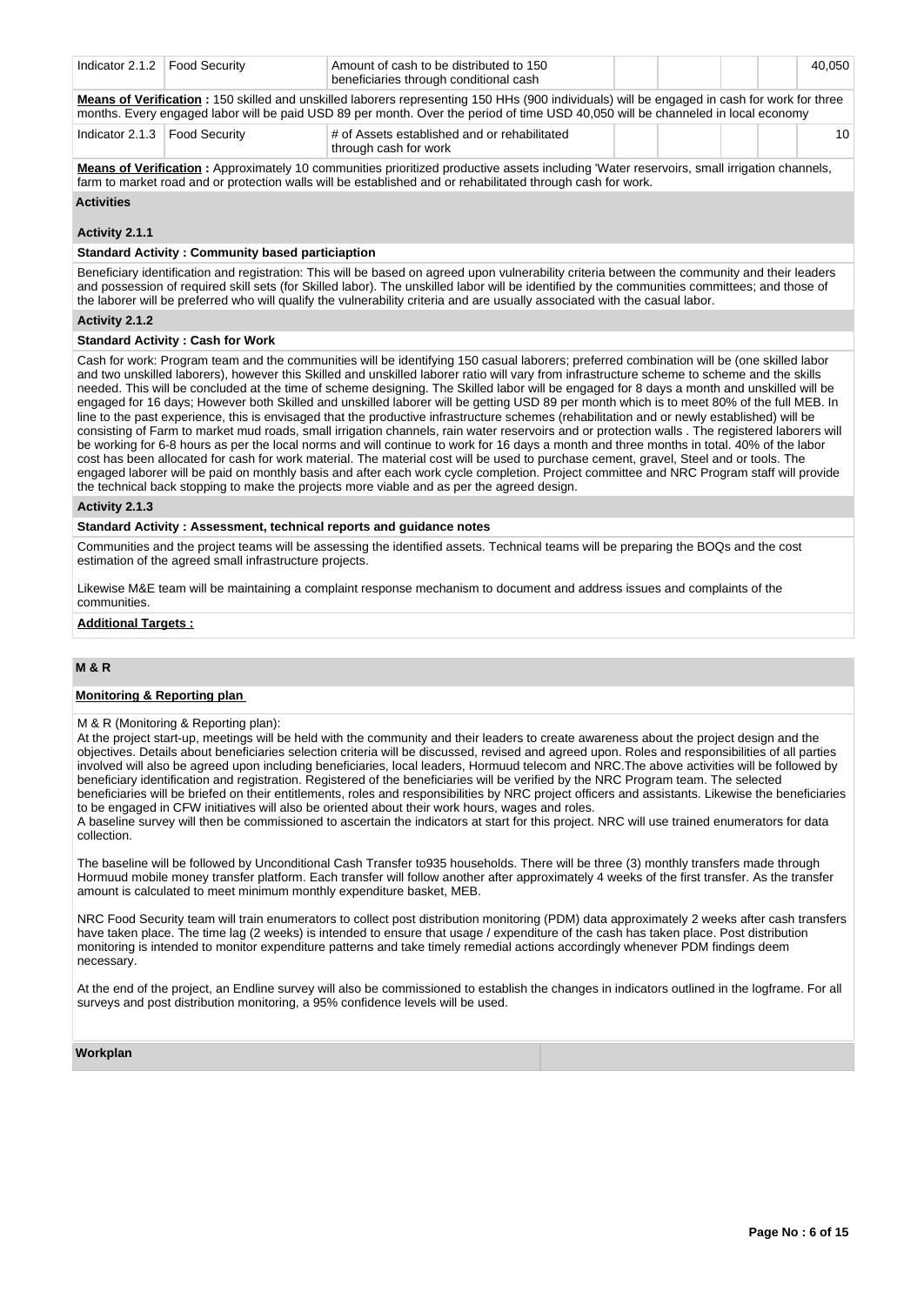| Activitydescription                                                                                                                                                                                                                                                                                                                                                                                                                                                                                                                                                                                                                                                                                                                                                                                                                                                                                                                                                                                                                                                                                                                                                                                                                                                                | Year         | 1 | $\overline{2}$ | 3                 | 4            | 5  | 6        |          | 8            | 9 | 10 11 | $ 12\rangle$ |
|------------------------------------------------------------------------------------------------------------------------------------------------------------------------------------------------------------------------------------------------------------------------------------------------------------------------------------------------------------------------------------------------------------------------------------------------------------------------------------------------------------------------------------------------------------------------------------------------------------------------------------------------------------------------------------------------------------------------------------------------------------------------------------------------------------------------------------------------------------------------------------------------------------------------------------------------------------------------------------------------------------------------------------------------------------------------------------------------------------------------------------------------------------------------------------------------------------------------------------------------------------------------------------|--------------|---|----------------|-------------------|--------------|----|----------|----------|--------------|---|-------|--------------|
| Activity 1.1.1:                                                                                                                                                                                                                                                                                                                                                                                                                                                                                                                                                                                                                                                                                                                                                                                                                                                                                                                                                                                                                                                                                                                                                                                                                                                                    | 2017         |   |                |                   |              |    |          |          |              |   |       |              |
| Community Based participation: This will be based on agreed upon vulnerability<br>criteria between the community, other stakeholders and NRC based mainly on<br>socio economic and vulnerability indicators namely; households head, poverty<br>status of the household, disability status, household size, displacement and<br>sources of income.                                                                                                                                                                                                                                                                                                                                                                                                                                                                                                                                                                                                                                                                                                                                                                                                                                                                                                                                 | 2018         | X | X.             |                   |              |    |          |          |              |   |       |              |
| NRC will then use the selection criteria, working with its community based<br>structures to select and identify beneficiaries for the project.                                                                                                                                                                                                                                                                                                                                                                                                                                                                                                                                                                                                                                                                                                                                                                                                                                                                                                                                                                                                                                                                                                                                     |              |   |                |                   |              |    |          |          |              |   |       |              |
| Activity 1.1.2: Unconditional Cash Transfer (UCT): Each registered HH will be<br>transferred USD 89 per month (3 months total) to meet 80% of the Cash Working                                                                                                                                                                                                                                                                                                                                                                                                                                                                                                                                                                                                                                                                                                                                                                                                                                                                                                                                                                                                                                                                                                                     | 2017<br>2018 |   |                |                   |              |    |          |          |              |   |       |              |
| Group recommended Full MEB. Cash transfers are planned during the lean season<br>using electronic mobile money transfers (Hormuud) which is wide spread and<br>easily accessible in Somalia including proposed program areas. Beneficiaries will<br>undergo a refresher on how they can assess their monthly transfers. NRC previous<br>electronic mobile money transfers did not register any significant challenges. NRC<br>will learn and make this time round even better. UCT will improve access to food<br>and provide life-saving and life-sustaining assistance to people in need.                                                                                                                                                                                                                                                                                                                                                                                                                                                                                                                                                                                                                                                                                        |              |   |                | $X \mid X \mid X$ |              |    |          |          |              |   |       |              |
| Activity 1.1.3: Monitoring will be composed of 4 main activities namely: (1) Baseline<br>survey. This will take place on a representative sample taking into consideration                                                                                                                                                                                                                                                                                                                                                                                                                                                                                                                                                                                                                                                                                                                                                                                                                                                                                                                                                                                                                                                                                                         | 2017         |   |                |                   |              |    |          |          |              |   |       |              |
| 95% confidence levels. Sample beneficiaries will be randomly selected from the<br>registration list to ensure no biases. This will be done immediately after selection of<br>beneficiaries take place. The indicators ascertained will be used to measure<br>change attributed to the project at the end of the project. (2) Post distribution<br>monitoring (PDM): This will be done 2 weeks after each distribution when<br>beneficiaries will have used the amounts of money distributed. Expenditure<br>patterns will be monitored during the Post distribution monitoring (PDMs) in order<br>to assess deviations from plan and take corrective measures whenever necessary.<br>(3) End line survey: This is planned during the last 2 months of the project. Just like<br>at baseline, a representative sample at 95% confidence levels will be taken and a<br>survey done to assess changes that can me attributed to this project. 4) Process<br>monitoring: This will be an ongoing process where in the M&E team will be visiting<br>the villages for registration of beneficiaries and CFW sites.                                                                                                                                                                       | 2018         | X | <b>X</b>       | $X$ $X$           |              | X  | $\times$ | $\times$ |              |   |       |              |
| Activity 2.1.1: Beneficiary identification and registration: This will be based on                                                                                                                                                                                                                                                                                                                                                                                                                                                                                                                                                                                                                                                                                                                                                                                                                                                                                                                                                                                                                                                                                                                                                                                                 | 2017         |   |                |                   |              |    |          |          |              |   |       |              |
| agreed upon vulnerability criteria between the community and their leaders and<br>possession of required skill sets (for Skilled labor). The unskilled labor will be<br>identified by the communities committees; and those of the laborer will be preferred<br>who will qualify the vulnerability criteria and are usually associated with the casual<br>labor.                                                                                                                                                                                                                                                                                                                                                                                                                                                                                                                                                                                                                                                                                                                                                                                                                                                                                                                   | 2018         | X | $\mathsf{X}$   |                   |              |    |          |          |              |   |       |              |
| Activity 2.1.2: Cash for work: Program team and the communities will be identifying<br>150 casual laborers; preferred combination will be (one skilled labor and two                                                                                                                                                                                                                                                                                                                                                                                                                                                                                                                                                                                                                                                                                                                                                                                                                                                                                                                                                                                                                                                                                                               | 2017         |   |                |                   |              |    |          |          |              |   |       |              |
| unskilled laborers), however this Skilled and unskilled laborer ratio will vary from<br>infrastructure scheme to scheme and the skills needed. This will be concluded at<br>the time of scheme designing. The Skilled labor will be engaged for 8 days a month<br>and unskilled will be engaged for 16 days; However both Skilled and unskilled<br>laborer will be getting USD 89 per month which is to meet 80% of the full MEB. In<br>line to the past experience, this is envisaged that the productive infrastructure<br>schemes (rehabilitation and or newly established) will be consisting of Farm to<br>market mud roads, small irrigation channels, rain water reservoirs and or protection<br>walls. The registered laborers will be working for 6-8 hours as per the local norms<br>and will continue to work for 16 days a month and three months in total. 40% of the<br>labor cost has been allocated for cash for work material. The material cost will be<br>used to purchase cement, gravel, Steel and or tools. The engaged laborer will be<br>paid on monthly basis and after each work cycle completion. Project committee<br>and NRC Program staff will provide the technical back stopping to make the<br>projects more viable and as per the agreed design. |              |   | X.             | X                 | $\mathsf{X}$ |    |          |          |              |   |       |              |
| Activity 2.1.3: Communities and the project teams will be assessing the identified<br>assets. Technical teams will be preparing the BOQs and the cost estimation of the                                                                                                                                                                                                                                                                                                                                                                                                                                                                                                                                                                                                                                                                                                                                                                                                                                                                                                                                                                                                                                                                                                            | 2017         |   |                |                   |              |    |          |          |              |   |       |              |
| agreed small infrastructure projects.<br>Likewise M&E team will be maintaining a complaint response mechanism to<br>document and address issues and complaints of the communities.                                                                                                                                                                                                                                                                                                                                                                                                                                                                                                                                                                                                                                                                                                                                                                                                                                                                                                                                                                                                                                                                                                 | 2018         | X | X.             | $\mathsf{X}$      | $\mathsf{X}$ | X. | X.       | X        | <sup>X</sup> |   |       |              |
| <b>OTHER INFO</b>                                                                                                                                                                                                                                                                                                                                                                                                                                                                                                                                                                                                                                                                                                                                                                                                                                                                                                                                                                                                                                                                                                                                                                                                                                                                  |              |   |                |                   |              |    |          |          |              |   |       |              |
| <b>Accountability to Affected Populations</b>                                                                                                                                                                                                                                                                                                                                                                                                                                                                                                                                                                                                                                                                                                                                                                                                                                                                                                                                                                                                                                                                                                                                                                                                                                      |              |   |                |                   |              |    |          |          |              |   |       |              |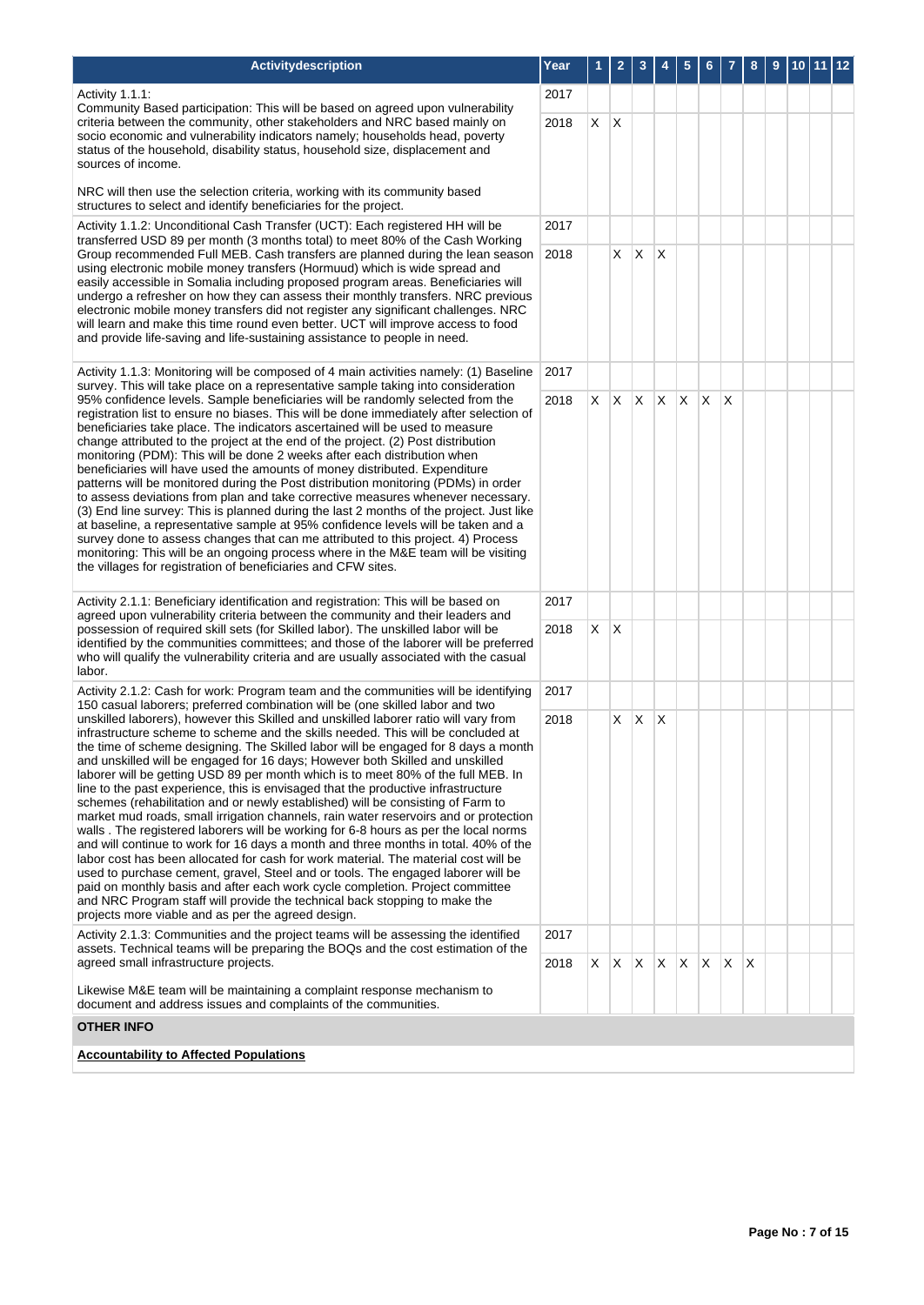Beneficiary participation: Beneficiaries will be involved at all phases of the project cycle. At project start-up, community and their leaders will be consulted as staff create awareness about this project. Roles and responsibilities will be agreed upon including targeting and selection criteria. At Baseline, Post Distribution Monitoring (PDM) and Endline, beneficiary involvement will be crucial in order to establish realistic indicators and monitor trends timely taking corrective actions where necessary. Beneficiaries take part in annual review meetings, project reviews, lessons learnt exercise including opportunity to document successes and failures to replicate and learn from when future programs are designed.

Complaints response and feedback mechanism (CRAM): NRC has a full fledged CRAM system with a toll free line number 304 which is logged in and the complaints are addressed by respective sectors regularly. There is also an open door policy where beneficiaries and leaders come to NRC office to discuss issues and matters affecting their well being. Focus Group Discussion (FGD) meetings will also be held in the settlements with representatives from all affected groups to devise way forward.

Information sharing: NRC appropriately shares information to beneficiaries keeping confidentiality at the forefront. Beneficiaries shall be given feedback about their status of the basic food security and nutrition indicators so that corporate action is take to address divergent trends but also to give credit on their progress when things are getting along well.

Do No Harm principle: NRC adheres to the do no harm principle. Actions on NRC and its partners should not jeopardize beneficiary conditions. NRC also adheres to the humanitarian principles of impartiality, confidentiality, impartiality and neutrality.

#### **Implementation Plan**

Implementation: NRC will implement activities directly working with Hormuud telecom to support in electronic money transfers to beneficiaries. Beneficiaries will undergo awareness and refresher session on how to use the mobile phone to receive cash which is already widely used and very popular in Somalia. Beneficiaries will get information on their entitlements which they will be getting over three months . A sample of the beneficiaries will be interviewed on a monthly basis for the PDM process including a Baseline and an Endline at the beginning and at the end of the project respectively. The beneficiaries / Laborers to be engaged in cash for work will be oriented about the working hours, mode of payment and working principles.

Supervision & Reporting: NRC field staff will be engaged in the daily interaction with and support to beneficiaries. There will be Interim and final report submitted to OCHA; which will be half way through the project implementation and at the end respectively. NRC will lead in sharing lessons, best practices, and any other information to actors and the donor to enable better advocacy and visibility of the project.

Coordination: NRC will work with the Food Security Cluster (FSC) to share information with other FSC actors to avoid duplication. NRC will periodically brief the local leadership on the progress of the project and seek their support whenever requires especially in regards to guidance and advise to trainees on possible course of action that they could take in as far as business development is concerned.

#### **Coordination with other Organizations in project area**

**Name of the organization Areas/activities of collaboration and rationale** 

#### **Environment Marker Of The Project**

#### **Gender Marker Of The Project**

2a- The project is designed to contribute significantly to gender equality

#### **Justify Chosen Gender Marker Code**

The project is designed for Awdal region and like any other part of country, this society is largely patriarchal. Strong cultural and traditional attitudes reinforce this situation. Men are the key decision makers and often take most leadership roles and generally tend to take up most of the activities deemed to provide access to cash. Over the period of times, NRC has implemented large scale cash based programs and has been enjoying the local government supporting the idea that when money is given to women it is more likely to be used for productive household benefits. NRC will aims to reach maximum of the women and or the women headed families for unconditional cash transfer (UCT) program and this is one of the key selection criteria.

NRC places great value on gender in its programming. NRC shall ensure that during all the stages of the project management cycle, women representation and participation is prioritized. This will be ensured that women have a good representation in the village committee. At least 60% of beneficiaries shall be female. NRC will build capacity of female headed households on specific needs of women like nutrition and child care, and environmental conservation. During beneficiary registration, NRC will collect gender segregated data in order to better plan for the needs of all categories. While doing Baseline, Endline and other monitoring, gender sensitivities will be taken care of by collecting information from all these groups in society.

#### **Protection Mainstreaming**

There is often significant extortion of the vulnerable and displaced by from gate keepers often in disguise of rental for the plots of land in which Internally Displaced Persons (IDPs) live. Internally Displaced Persons often enter into verbal informal agreements just when they begin to live in that settlement - well before humanitarian and development actors begin to offer any kinds of support. This informal agreements are often in return for security and rent. occupants will pay a fixed monthly amount to gatekeepers for these services and small opportunities. However, anecdotal evidence shows that such payments are often higher when it is a cash program supposedly because of the liquidity. To reduce on this vice, NRC will transfer money to beneficiaries anonymously through the mobile phone platform which reduces on the chances of extortion from gatekeepers when compared to the other modalities of transfer. Protection issues that will be identified through the post distribution monitoring (PDMs) will be addressed timely.

NRC will make sure that the community stake holders are engaged in beneficiaries selection processes, vetting of the beneficiaries list, identification of cash for work initiatives and physical work. This will ensure ownership of the processes and the initiatives.

#### **Country Specific Information**

**Safety and Security**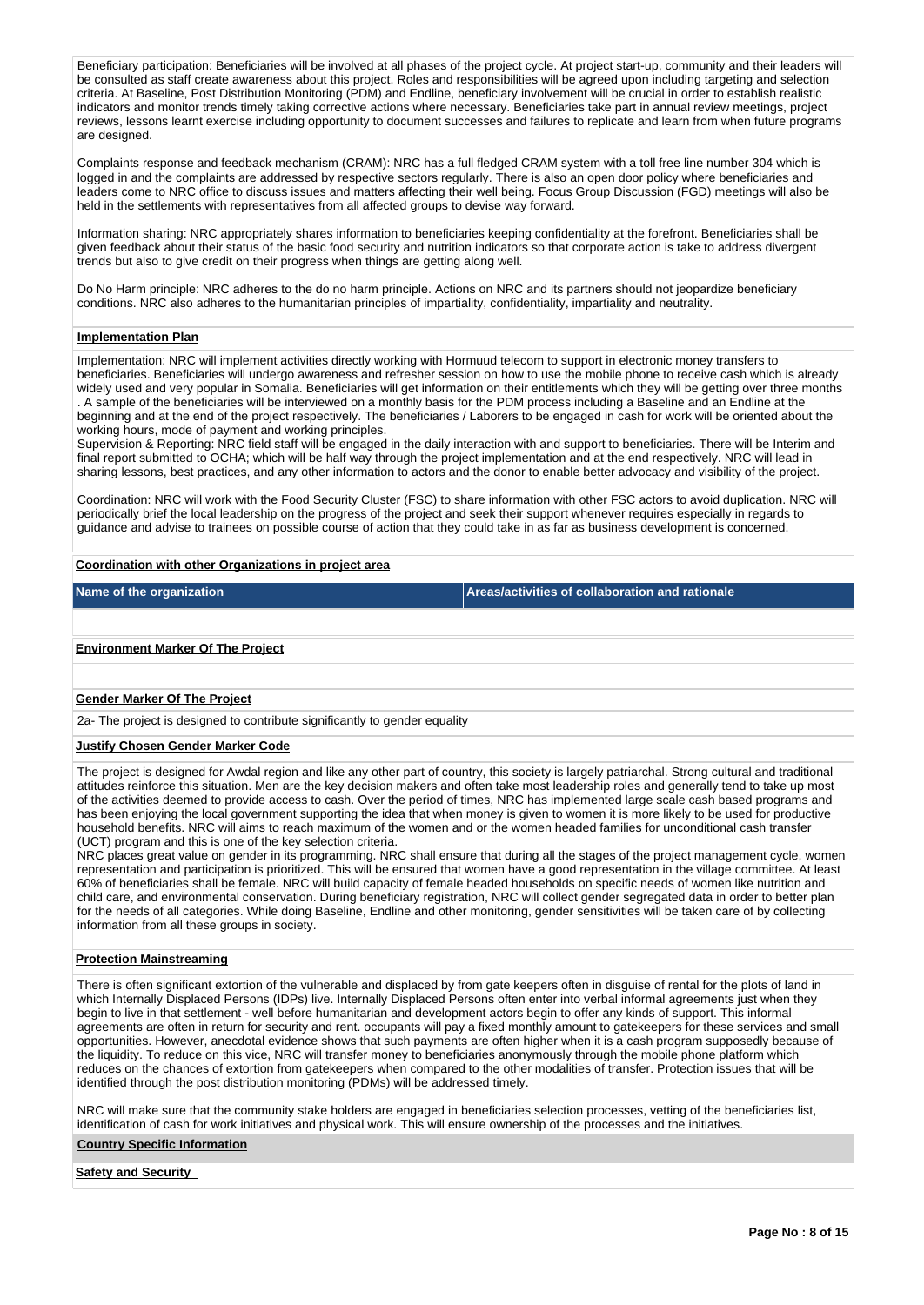NRC national staff are recruited locally from within South central and Awdal regions; who know the local culture and the traditions very well and are therefore locally accepted. This staff work freely within the settlements without restrictions. NRC will occasionally use security and are therefore locally accepted. This staff work freely within the settlements w armed escorts to visit field locations and settlements when expatriate staff visit South central and Awdal field regions for monitoring purposes. Besides, NRC has a security policy which includes awareness on first aid, management of fire outbreak and staff reaction and behavior in case of an incident. There is a crisis management team that will be activated once a security incident occurs and requires action. This is aimed at managing the situation to reduce on the impact

## **Access**

NRC has a functional offices both in South central and Awdal regions with field based staff. NRC will use the technical staff based in country office for smooth delivery of project activities as per the planned timelines.

# **BUDGET**

| <b>DUDGLI</b>     |                                           |           |                     |              |                                   |                           |                   |          |
|-------------------|-------------------------------------------|-----------|---------------------|--------------|-----------------------------------|---------------------------|-------------------|----------|
| Code              | <b>Budget Line Description</b>            |           | D / S Quantity      | Unit<br>cost | <b>Duration</b><br>Recurran<br>ce | $\%$<br>charged<br>to CHF | <b>Total Cost</b> |          |
|                   | 1. Supplies (materials and goods)         |           |                     |              |                                   |                           |                   |          |
| <b>NA</b>         | <b>NA</b>                                 | <b>NA</b> | $\pmb{0}$           | 0.00         | $\pmb{0}$                         | $\pmb{0}$                 |                   | 0.00     |
|                   | <b>NA</b>                                 |           |                     |              |                                   |                           |                   |          |
|                   | <b>Section Total</b>                      |           |                     |              |                                   |                           |                   | 0.00     |
|                   | 2. Transport and Storage                  |           |                     |              |                                   |                           |                   |          |
| <b>NA</b>         | <b>NA</b>                                 | <b>NA</b> | $\mathsf{O}\xspace$ | 0.00         | $\pmb{0}$                         | $\pmb{0}$                 |                   | 0.00     |
|                   | <b>NA</b>                                 |           |                     |              |                                   |                           |                   |          |
|                   | <b>Section Total</b>                      |           |                     |              |                                   |                           |                   | 0.00     |
|                   | 3. International Staff                    |           |                     |              |                                   |                           |                   |          |
| <b>NA</b>         | <b>NA</b>                                 | <b>NA</b> | $\mathsf{O}\xspace$ | 0.00         | $\pmb{0}$                         | $\pmb{0}$                 |                   | 0.00     |
|                   | <b>NA</b>                                 |           |                     |              |                                   |                           |                   |          |
|                   | <b>Section Total</b>                      |           |                     |              |                                   |                           |                   | 0.00     |
| 4. Local Staff    |                                           |           |                     |              |                                   |                           |                   |          |
| <b>NA</b>         | <b>NA</b>                                 | <b>NA</b> | $\mathsf{O}\xspace$ | 0.00         | $\mathbf 0$                       | $\pmb{0}$                 |                   | 0.00     |
|                   | <b>NA</b>                                 |           |                     |              |                                   |                           |                   |          |
|                   | <b>Section Total</b>                      |           |                     |              |                                   |                           |                   | 0.00     |
|                   | 5. Training of Counterparts               |           |                     |              |                                   |                           |                   |          |
| <b>NA</b>         | <b>NA</b>                                 | <b>NA</b> | $\mathsf{O}\xspace$ | 0.00         | $\mathbf 0$                       | $\pmb{0}$                 |                   | 0.00     |
|                   | <b>NA</b>                                 |           |                     |              |                                   |                           |                   |          |
|                   | <b>Section Total</b>                      |           |                     |              |                                   |                           |                   | 0.00     |
|                   | 6. Contracts (with implementing partners) |           |                     |              |                                   |                           |                   |          |
| <b>NA</b>         | <b>NA</b>                                 | <b>NA</b> | 0                   | 0.00         | 0                                 | $\pmb{0}$                 |                   | 0.00     |
|                   | <b>NA</b>                                 |           |                     |              |                                   |                           |                   |          |
|                   | <b>Section Total</b>                      |           |                     |              |                                   |                           |                   | $0.00\,$ |
|                   | 7. Other Direct Costs                     |           |                     |              |                                   |                           |                   |          |
| <b>NA</b>         | <b>NA</b>                                 | <b>NA</b> | $\overline{0}$      | 0.00         | $\pmb{0}$                         | $\pmb{0}$                 |                   | 0.00     |
|                   | <b>NA</b>                                 |           |                     |              |                                   |                           |                   |          |
|                   | <b>Section Total</b>                      |           |                     |              |                                   |                           |                   | 0.00     |
| 8. Indirect Costs |                                           |           |                     |              |                                   |                           |                   |          |
| <b>NA</b>         | <b>NA</b>                                 | <b>NA</b> | $\mathsf{O}\xspace$ | 0.00         | $\pmb{0}$                         | $\pmb{0}$                 |                   | $0.00\,$ |
|                   | <b>NA</b>                                 |           |                     |              |                                   |                           |                   |          |
|                   | <b>Section Total</b>                      |           |                     |              |                                   |                           |                   | $0.00\,$ |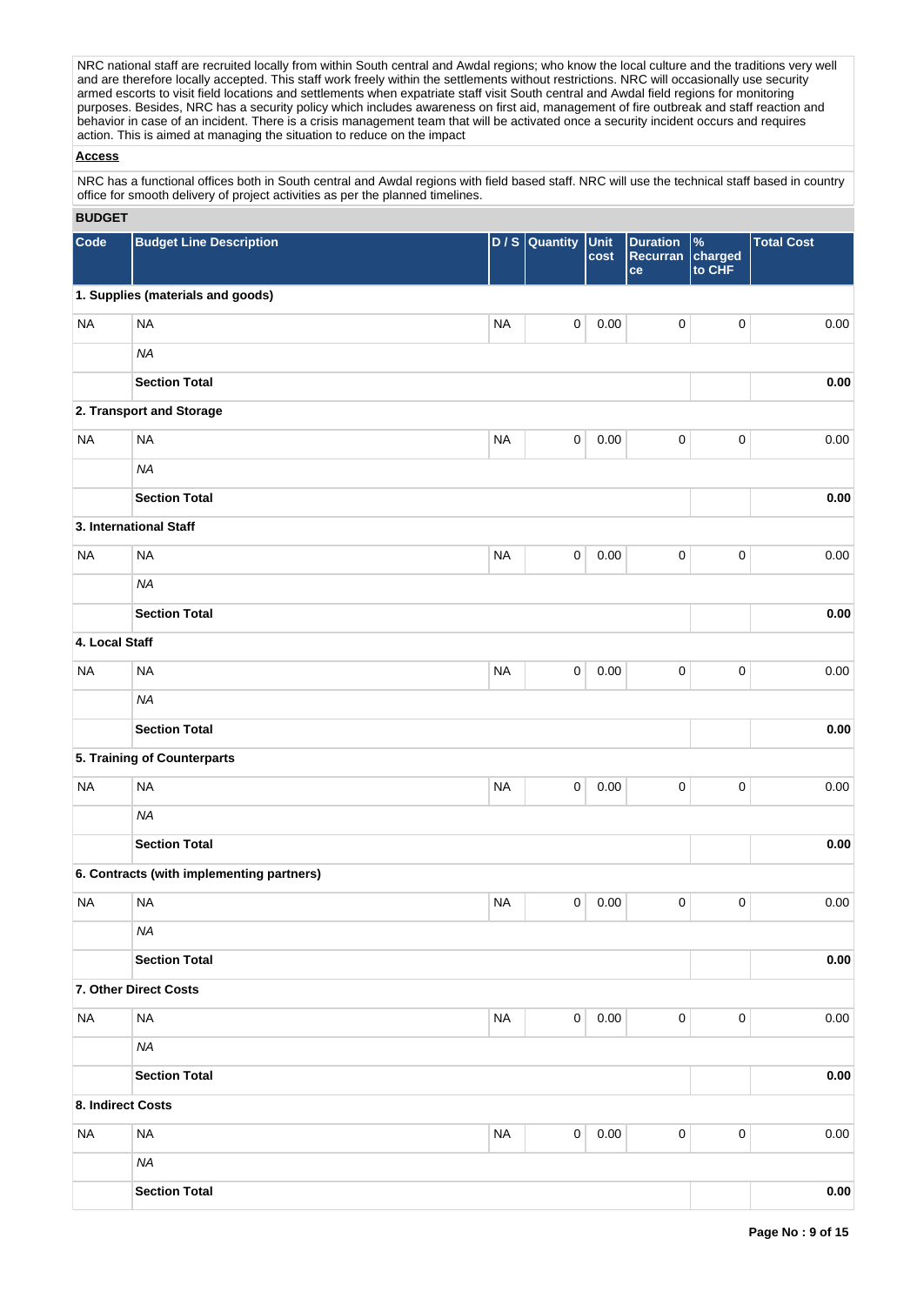|                | 11. A:1 Staff and Other Personnel Costs: International Staff                                                                  |           |   |         |           |             |          |
|----------------|-------------------------------------------------------------------------------------------------------------------------------|-----------|---|---------|-----------|-------------|----------|
| <b>NA</b>      | <b>NA</b>                                                                                                                     | <b>NA</b> | 0 | 0.00    | 0         | 0           | 0.00     |
|                | <b>NA</b>                                                                                                                     |           |   |         |           |             |          |
|                | <b>Section Total</b>                                                                                                          |           |   |         |           |             | 0.00     |
|                | 12. A:1 Staff and Other Personnel Costs: Local Staff                                                                          |           |   |         |           |             |          |
| <b>NA</b>      | <b>NA</b>                                                                                                                     | <b>NA</b> | 0 | 0.00    | 0         | 0           | 0.00     |
|                | <b>NA</b>                                                                                                                     |           |   |         |           |             |          |
|                | <b>Section Total</b>                                                                                                          |           |   |         |           |             | 0.00     |
|                | 13. B:2 Supplies, Commodities, Materials                                                                                      |           |   |         |           |             |          |
| <b>NA</b>      | <b>NA</b>                                                                                                                     | <b>NA</b> | 0 | 0.00    | $\pmb{0}$ | 0           | 0.00     |
|                | <b>NA</b>                                                                                                                     |           |   |         |           |             |          |
|                | <b>Section Total</b>                                                                                                          |           |   |         |           |             | 0.00     |
|                | 14. C:3 Equipment                                                                                                             |           |   |         |           |             |          |
| <b>NA</b>      | <b>NA</b>                                                                                                                     | <b>NA</b> | 0 | 0.00    | 0         | 0           | 0.00     |
|                | <b>NA</b>                                                                                                                     |           |   |         |           |             |          |
|                | <b>Section Total</b>                                                                                                          |           |   |         |           |             | 0.00     |
|                | 15. D:4 Contractual Services                                                                                                  |           |   |         |           |             |          |
| <b>NA</b>      | <b>NA</b>                                                                                                                     | <b>NA</b> | 0 | 0.00    | 0         | 0           | 0.00     |
|                | <b>NA</b>                                                                                                                     |           |   |         |           |             |          |
|                | <b>Section Total</b>                                                                                                          |           |   |         |           |             | 0.00     |
| 16. E:5 Travel |                                                                                                                               |           |   |         |           |             |          |
| <b>NA</b>      | <b>NA</b>                                                                                                                     | <b>NA</b> | 0 | 0.00    | 0         | 0           | 0.00     |
|                | <b>NA</b>                                                                                                                     |           |   |         |           |             |          |
|                | <b>Section Total</b>                                                                                                          |           |   |         |           |             | 0.00     |
|                | 17. F:6 Transfers and Grants to Counterparts                                                                                  |           |   |         |           |             |          |
| <b>NA</b>      | <b>NA</b>                                                                                                                     | <b>NA</b> | 0 | 0.00    | 0         | 0           | 0.00     |
|                | <b>NA</b>                                                                                                                     |           |   |         |           |             |          |
|                | <b>Section Total</b>                                                                                                          |           |   |         |           |             | 0.00     |
|                | 18. G:7 General Operating and Other Direct Costs                                                                              |           |   |         |           |             |          |
| <b>NA</b>      | <b>NA</b>                                                                                                                     | <b>NA</b> | 0 | 0.00    | 0         | 0           | 0.00     |
|                | <b>NA</b>                                                                                                                     |           |   |         |           |             |          |
|                | <b>Section Total</b>                                                                                                          |           |   |         |           |             | 0.00     |
|                | 19. H.8 Indirect Programme Support Costs                                                                                      |           |   |         |           |             |          |
| <b>NA</b>      | <b>NA</b>                                                                                                                     | <b>NA</b> | 0 | 0.00    | 0         | $\mathbf 0$ | 0.00     |
|                | <b>NA</b>                                                                                                                     |           |   |         |           |             |          |
|                | <b>Section Total</b>                                                                                                          |           |   |         |           |             | 0.00     |
|                | 20. Staff and Other Personnel Costs                                                                                           |           |   |         |           |             |          |
| 1.1            | Food security Project Manager                                                                                                 | D         |   | 1 5,000 | 8         | 20.00       | 8,000.00 |
|                | The food security project manager is responsible for the overall implementation of the project activities, report writing and |           |   | .00     |           |             |          |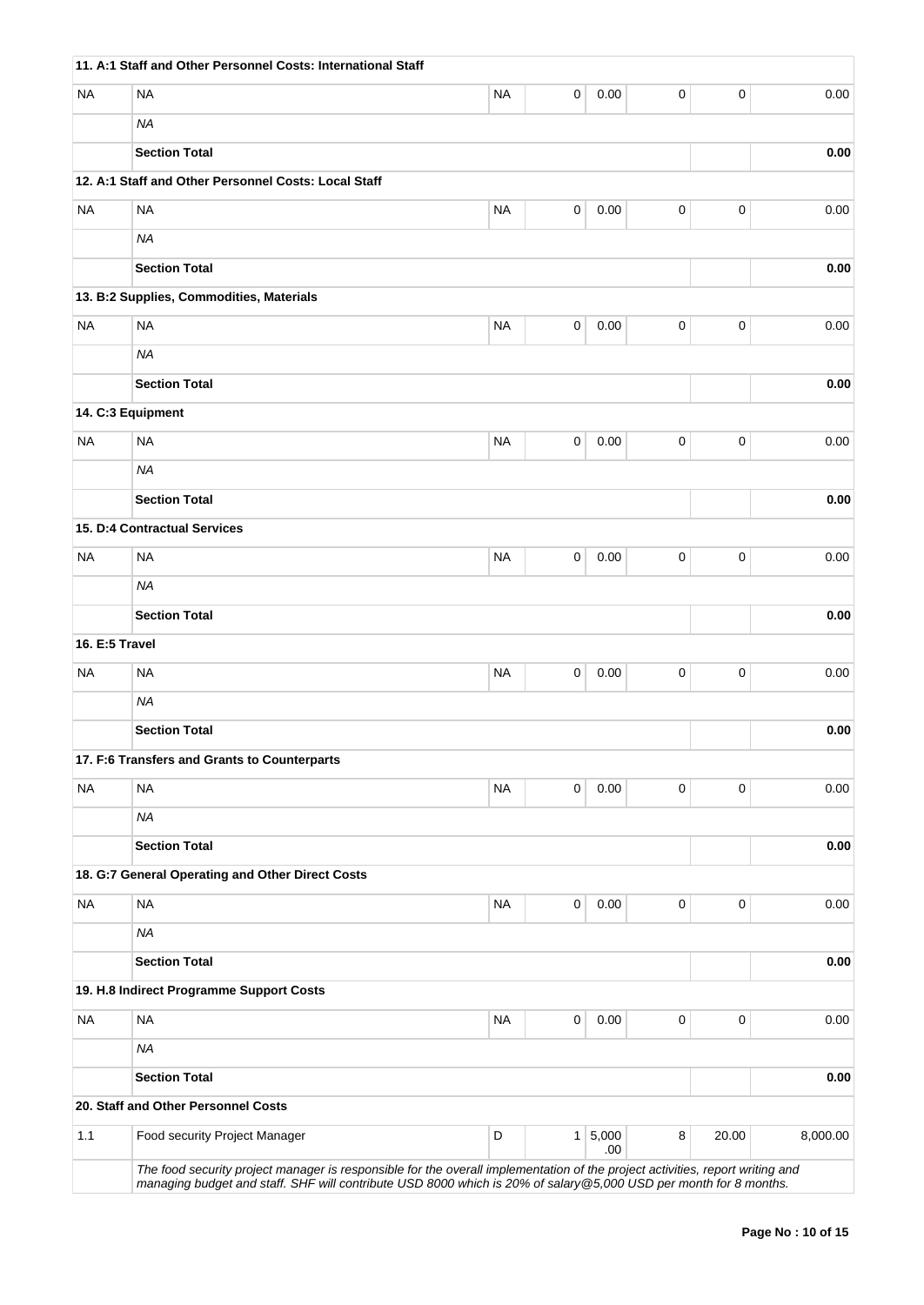| 1.2 | Food security Project Officer                                                                                                                                                                                                                                                                                                                                                                                                                                                                                                                                                                                                                                                                                                                                                                                                                                                                                 | D | $1 \mid 1,400$<br>.00   | 8            | 100.00 | 11,200.00  |
|-----|---------------------------------------------------------------------------------------------------------------------------------------------------------------------------------------------------------------------------------------------------------------------------------------------------------------------------------------------------------------------------------------------------------------------------------------------------------------------------------------------------------------------------------------------------------------------------------------------------------------------------------------------------------------------------------------------------------------------------------------------------------------------------------------------------------------------------------------------------------------------------------------------------------------|---|-------------------------|--------------|--------|------------|
|     | The food security Project Officer is dedicated for this project (giving 100% efforts into the project). The PO will assume the day to<br>day implementation of the project activities at the field, responsible for engaging with the communities, beneficiaries and other<br>key stakeholders to coordinate and collaborate with the projects at their locations. SHF will pay 100% of the salary @ 1400 USD<br>for 8 months.                                                                                                                                                                                                                                                                                                                                                                                                                                                                                |   |                         |              |        |            |
| 1.3 | Food security Project Assistant                                                                                                                                                                                                                                                                                                                                                                                                                                                                                                                                                                                                                                                                                                                                                                                                                                                                               | D | 1   800.0<br>0          | 8            | 44.00  | 2,816.00   |
|     | The food security Assistant is the forefront of the project implementation under the leadership and guidance of the Project Officer.<br>The project assistant will work directly with the beneficiaries. He/she will be directly involved in the implementation of this project.<br>SHF will contribute 44% of the salary of the project assistants as they will be fully engaged in thie implementation of this project.<br>The total cost charged to SHF will be USD 2816.                                                                                                                                                                                                                                                                                                                                                                                                                                  |   |                         |              |        |            |
| 1.4 | Finance cooridnator                                                                                                                                                                                                                                                                                                                                                                                                                                                                                                                                                                                                                                                                                                                                                                                                                                                                                           | D | $1 \mid 2,500$<br>.00   | 8            | 15.00  | 3,000.00   |
|     | The Finance coordinator will support the program team in the day to day implementation of the activities, processing payments in<br>a timely and efficient manner. SHF will cover a total USD 3,000 which will cover 15% of the salary for 8 months @2500/month.                                                                                                                                                                                                                                                                                                                                                                                                                                                                                                                                                                                                                                              |   |                         |              |        |            |
| 1.5 | Area Manager                                                                                                                                                                                                                                                                                                                                                                                                                                                                                                                                                                                                                                                                                                                                                                                                                                                                                                  | D | $1 \, 8,000$<br>.00     | 8            | 20.00  | 12,800.00  |
|     | The area manager will will be the custodian of the project and will provide the oversight managerial support for the project<br>teams. SHF will cover a total USD 12,800 which will cover 20% of the salary for 8 months @8000/month.                                                                                                                                                                                                                                                                                                                                                                                                                                                                                                                                                                                                                                                                         |   |                         |              |        |            |
| 1.6 | <b>Finance Managers</b>                                                                                                                                                                                                                                                                                                                                                                                                                                                                                                                                                                                                                                                                                                                                                                                                                                                                                       | D | 1 5,400<br>.00          | 8            | 15.00  | 6,480.00   |
|     | The finance manager will give technical support to field finance officer and coordinator. He/ she will be in charge of financial<br>reporting, approving payments and ensuring complaince. SHF will contribute This project will contribute 15% fo his/her salary @<br>\$5,400 per month for 8 months which will be \$6,480.                                                                                                                                                                                                                                                                                                                                                                                                                                                                                                                                                                                  |   |                         |              |        |            |
|     | <b>Section Total</b>                                                                                                                                                                                                                                                                                                                                                                                                                                                                                                                                                                                                                                                                                                                                                                                                                                                                                          |   |                         |              |        | 44,296.00  |
|     | 21. Supplies, Commodities, Materials                                                                                                                                                                                                                                                                                                                                                                                                                                                                                                                                                                                                                                                                                                                                                                                                                                                                          |   |                         |              |        |            |
| 2.1 | Sensitization, Identification and registration of beneficiaries                                                                                                                                                                                                                                                                                                                                                                                                                                                                                                                                                                                                                                                                                                                                                                                                                                               | D | 2   550.0<br>0          | 1            | 100.00 | 1,100.00   |
|     | To create awareness on the project, beneficiaries will be sensitized on the project key information and objective. 2 broad based<br>community meetings will be conducted with the cost of USD 550 in each meeting. Costs will include refreshment (snacks and soft<br>drinks/tea) to the participants of the meetings and stationery (Flip charts and marker pens). Participants will include community<br>members and relevant stakeholders in the community. See BOQ 2.1 for further details on cost breakdown.                                                                                                                                                                                                                                                                                                                                                                                             |   |                         |              |        |            |
| 2.2 | Provision of Unconditional Cash Transfers-Awadal                                                                                                                                                                                                                                                                                                                                                                                                                                                                                                                                                                                                                                                                                                                                                                                                                                                              | D | 935 89.00               | 3            | 100.00 | 249,645.00 |
|     | Unconditional Cash transfers will be disbursed to 935 HHs for 3 months, on monthly basis @ \$89 per HH per month, which is the<br>recommended rate by the Cash Working Group(CWG) to meet 80% of the MEB.                                                                                                                                                                                                                                                                                                                                                                                                                                                                                                                                                                                                                                                                                                     |   |                         |              |        |            |
| 2.3 | Monitoring activities (Baseline, PDMs, End-line survey, ect)                                                                                                                                                                                                                                                                                                                                                                                                                                                                                                                                                                                                                                                                                                                                                                                                                                                  | D | $1 \mid 7,500$<br>.00.  | 1            | 100.00 | 7,500.00   |
|     | A baseline survey will be conducted at the beginning of the project. To measure the impact of the project, an endline survey will<br>be conducted at the end of the project. Cash Transfers will be monitored on a monthly basis to ascertain expenditure patterns<br>and take corrective measures whenever required. This cost is required for the monitoring of the impact of these project activities<br>in all the locations. 25 Enumerators will be engaged for 25 days at the rate of \$12 per day. The amount will be charged to SHF is<br>\$7,500 See attached BOQ 2.3 for further details.                                                                                                                                                                                                                                                                                                           |   |                         |              |        |            |
| 2.4 | Cash for work: laborers (50 Skilled labor + 100 Unskilled labor)                                                                                                                                                                                                                                                                                                                                                                                                                                                                                                                                                                                                                                                                                                                                                                                                                                              | D | 150 89.00               | 3            | 100.00 | 40,050.00  |
|     | Communities prioritized Cash for work initiatives will be established and or rehabilitated engaging 150 skilled and unskilled<br>laborers (50 Skilled and 100 unskilled). For Skilled labor (01 laborer will be working for 8 days a month at the rate of 6,000<br>Somalian Shilling and or USD 11.09 / day and will be engaged in total for 24 days during 3 months period). The local labor rate of<br>Skilled labor is 6,000 Somalian Shilling / Day. For unskilled labor (01 laborer will be working for 16 days a month at the rate of<br>3,000 Somalian Shelling or USD 5.55 / day and will be engaged for a total of 48 days during 3 months). The local labor rate for<br>unskilled labor is 3,000 Somalian Shilling / Day. Value for both skilled and unskilled labor has been kept at par to the UCT<br>transfer value to meet 80% of the Full MEB, Therefore considered this to be USD 89 / Month. |   |                         |              |        |            |
| 2.5 | Cash for work material                                                                                                                                                                                                                                                                                                                                                                                                                                                                                                                                                                                                                                                                                                                                                                                                                                                                                        | D | 5 3,340<br>.00          | 1            | 100.00 | 16,700.00  |
|     | Necessary construction material like cement, Steel, Gravel and sand that will be used in the cash for work activities for communal<br>work will be purchased in addition to the tools, as shown in BOQ 2.5.                                                                                                                                                                                                                                                                                                                                                                                                                                                                                                                                                                                                                                                                                                   |   |                         |              |        |            |
| 2.6 | Service Contract- (Bank charge on mobile money)                                                                                                                                                                                                                                                                                                                                                                                                                                                                                                                                                                                                                                                                                                                                                                                                                                                               | D | $1 \mid 289,6$<br>95.00 | $\mathbf{1}$ | 1.00   | 2,896.95   |
|     | These are transfer charges incurred during transfer of cash to beneficiaries for the Unconditional(Activity 2.2) and conditional<br>Cash transfers (activity 2.5) at 1% of the sum of all these costs.                                                                                                                                                                                                                                                                                                                                                                                                                                                                                                                                                                                                                                                                                                        |   |                         |              |        |            |
| 2.7 | <b>Visbility Materials</b>                                                                                                                                                                                                                                                                                                                                                                                                                                                                                                                                                                                                                                                                                                                                                                                                                                                                                    | D | 1 750.0<br>0            | 1            | 100.00 | 750.00     |
|     | 5 Billboards and 5 Banners will be procured for use during visibility in the locations where the activities will be taking place. The<br>banners will be used during sensitization sessions, registration sessions and pre and post assessment activities. See annexed<br>BOQ 2.7 for details.                                                                                                                                                                                                                                                                                                                                                                                                                                                                                                                                                                                                                |   |                         |              |        |            |
|     | <b>Section Total</b>                                                                                                                                                                                                                                                                                                                                                                                                                                                                                                                                                                                                                                                                                                                                                                                                                                                                                          |   |                         |              |        | 318,641.95 |
|     |                                                                                                                                                                                                                                                                                                                                                                                                                                                                                                                                                                                                                                                                                                                                                                                                                                                                                                               |   |                         |              |        |            |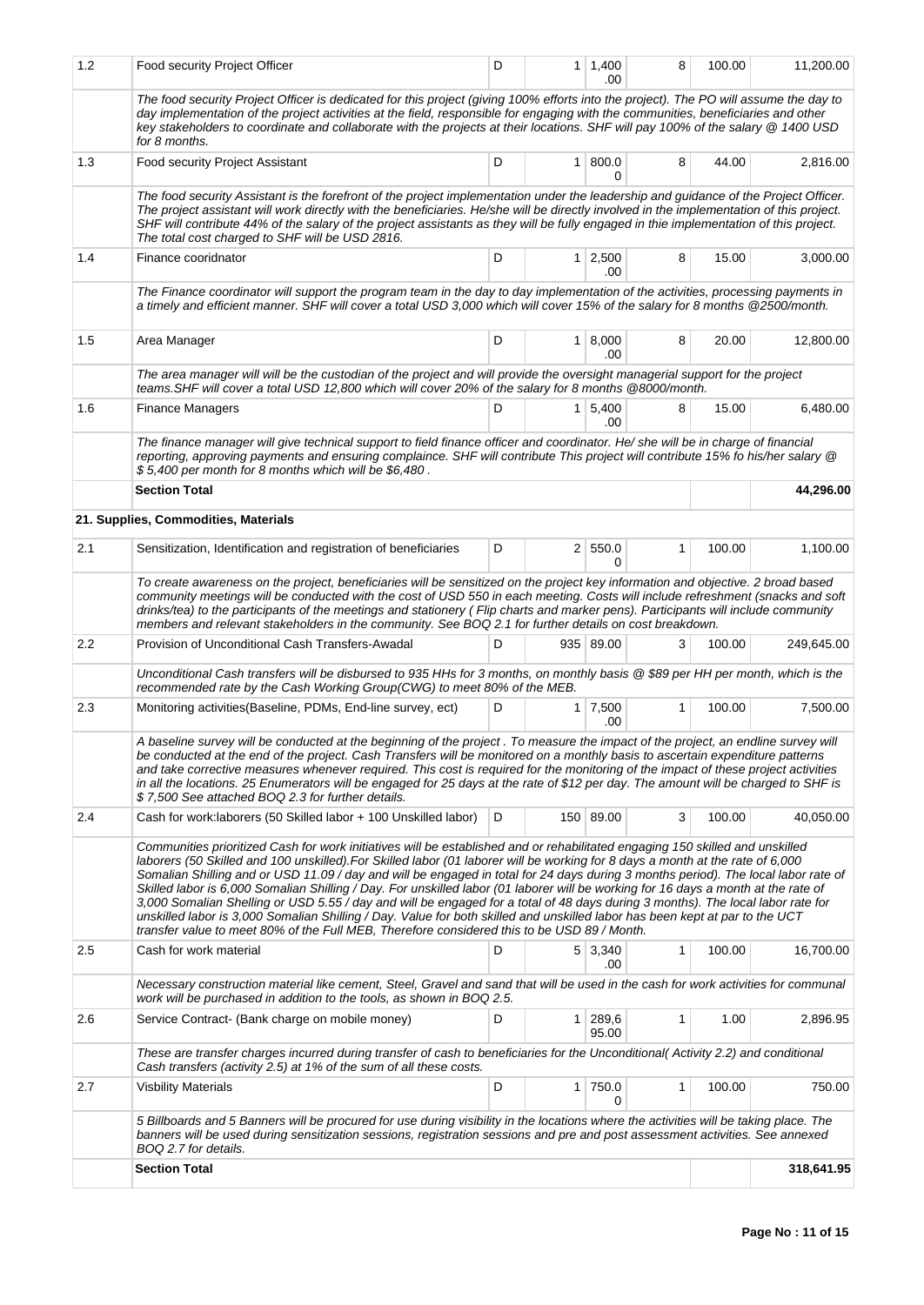| 22. Equipment           |                                                                                                                                                                                                                                                                                                                                                                                                                                                                                                 |           |                |                       |              |        |            |  |  |
|-------------------------|-------------------------------------------------------------------------------------------------------------------------------------------------------------------------------------------------------------------------------------------------------------------------------------------------------------------------------------------------------------------------------------------------------------------------------------------------------------------------------------------------|-----------|----------------|-----------------------|--------------|--------|------------|--|--|
| <b>NA</b>               | <b>NA</b>                                                                                                                                                                                                                                                                                                                                                                                                                                                                                       | <b>NA</b> | 0              | 0.00                  | 0            | 0      | 0.00       |  |  |
|                         | <b>NA</b>                                                                                                                                                                                                                                                                                                                                                                                                                                                                                       |           |                |                       |              |        |            |  |  |
|                         | <b>Section Total</b>                                                                                                                                                                                                                                                                                                                                                                                                                                                                            |           |                |                       |              |        | 0.00       |  |  |
|                         | 23. Contractual Services                                                                                                                                                                                                                                                                                                                                                                                                                                                                        |           |                |                       |              |        |            |  |  |
| <b>NA</b>               | NA                                                                                                                                                                                                                                                                                                                                                                                                                                                                                              | <b>NA</b> | 0              | 0.00                  | 0            | 0      | 0.00       |  |  |
|                         | <b>NA</b>                                                                                                                                                                                                                                                                                                                                                                                                                                                                                       |           |                |                       |              |        |            |  |  |
|                         | <b>Section Total</b>                                                                                                                                                                                                                                                                                                                                                                                                                                                                            |           |                |                       |              |        | 0.00       |  |  |
| 24. Travel              |                                                                                                                                                                                                                                                                                                                                                                                                                                                                                                 |           |                |                       |              |        |            |  |  |
| 5.1                     | Vehicle rent                                                                                                                                                                                                                                                                                                                                                                                                                                                                                    | D         | 1 <sup>1</sup> | 1,700<br>.00          | 8            | 50.00  | 6,800.00   |  |  |
|                         | This costs will serve to meet vehicle hire for activity implementation support per month on a day to day basis at \$1700 per<br>months. \$6,800 will be charged to the project which is 50% for a period of 8 months. See BOQ 5.1 for breakdown.                                                                                                                                                                                                                                                |           |                |                       |              |        |            |  |  |
| 5.2                     | Staff Travel Costs - Perdiem, Flights and Accomodation                                                                                                                                                                                                                                                                                                                                                                                                                                          | D         |                | $1 \mid 4,500$<br>.00 | $\mathbf{1}$ | 100.00 | 4,500.00   |  |  |
|                         | Project staff travel will include per diems, flight costs and accommodation for the technical and field level project staff who are<br>involving in this project. The Food security Specialist and the Food Security Program Manager will have to use flights and road<br>transport owing to the distance between the area offices and implementation location for project monitoring and supervision. A<br>total of 6 trips will be made across the project period. See BOQ 5.2 for breakdown. |           |                |                       |              |        |            |  |  |
|                         | <b>Section Total</b>                                                                                                                                                                                                                                                                                                                                                                                                                                                                            |           |                |                       |              |        | 11,300.00  |  |  |
|                         | 25. Transfers and Grants to Counterparts                                                                                                                                                                                                                                                                                                                                                                                                                                                        |           |                |                       |              |        |            |  |  |
| <b>NA</b>               | <b>NA</b>                                                                                                                                                                                                                                                                                                                                                                                                                                                                                       | <b>NA</b> | 0              | 0.00                  | $\mathbf 0$  | 0      | 0.00       |  |  |
|                         | <b>NA</b>                                                                                                                                                                                                                                                                                                                                                                                                                                                                                       |           |                |                       |              |        |            |  |  |
|                         | <b>Section Total</b>                                                                                                                                                                                                                                                                                                                                                                                                                                                                            |           |                |                       |              |        | 0.00       |  |  |
|                         | 26. General Operating and Other Direct Costs                                                                                                                                                                                                                                                                                                                                                                                                                                                    |           |                |                       |              |        |            |  |  |
| 7.1                     | Electricity costs/Water costs- Hargeisa Office                                                                                                                                                                                                                                                                                                                                                                                                                                                  | S         |                | $1 \mid 1,537$<br>.00 | 8            | 24.00  | 2,951.04   |  |  |
|                         | This cost line constitutes contribution to power (electricity) and water charges at NRC Hargeisa Area office from which the project<br>will be run, and it is allocated at 24% of total amount. Total contribution by SHF will be USD 2951.04.                                                                                                                                                                                                                                                  |           |                |                       |              |        |            |  |  |
| 7.2                     | Office rent costs- Hargeisa Office                                                                                                                                                                                                                                                                                                                                                                                                                                                              | S         | $\mathbf{1}$   | 3,000<br>.00          | 8            | 30.00  | 7,200.00   |  |  |
|                         | This cost covers office rent for Hargeisa office, which will accommodate program and support staff who will be implementing this<br>project. USD 7,200 which is 30% of the rent cost will be charged to SHF for a Period of 8 months.                                                                                                                                                                                                                                                           |           |                |                       |              |        |            |  |  |
| 7.3                     | Communication costs (Internet and mobile costs) - Hargeisa<br>Office                                                                                                                                                                                                                                                                                                                                                                                                                            | S         | 1 <sup>1</sup> | 3,000<br>.00          | 8            | 30.00  | 7,200.00   |  |  |
|                         | Communication cost inlcuding telephone and Internet charges per month for Hargeisa Office. SHF will contribute 30% of the total<br>cost per month for 8 months, which translates to USD 7,200                                                                                                                                                                                                                                                                                                   |           |                |                       |              |        |            |  |  |
|                         | <b>Section Total</b>                                                                                                                                                                                                                                                                                                                                                                                                                                                                            |           |                |                       |              |        | 17,351.04  |  |  |
| <b>SubTotal</b>         |                                                                                                                                                                                                                                                                                                                                                                                                                                                                                                 |           | 1,106.00       |                       |              |        | 391,588.99 |  |  |
| Direct                  |                                                                                                                                                                                                                                                                                                                                                                                                                                                                                                 |           | 374,237.95     |                       |              |        |            |  |  |
| Support                 |                                                                                                                                                                                                                                                                                                                                                                                                                                                                                                 |           |                |                       |              |        |            |  |  |
| <b>PSC Cost</b>         |                                                                                                                                                                                                                                                                                                                                                                                                                                                                                                 |           |                |                       |              |        |            |  |  |
| <b>PSC Cost Percent</b> |                                                                                                                                                                                                                                                                                                                                                                                                                                                                                                 |           |                |                       |              |        | 7.00       |  |  |
| <b>PSC Amount</b>       |                                                                                                                                                                                                                                                                                                                                                                                                                                                                                                 |           |                |                       |              |        | 27,411.23  |  |  |
| <b>Total Cost</b>       |                                                                                                                                                                                                                                                                                                                                                                                                                                                                                                 |           |                |                       |              |        | 419,000.22 |  |  |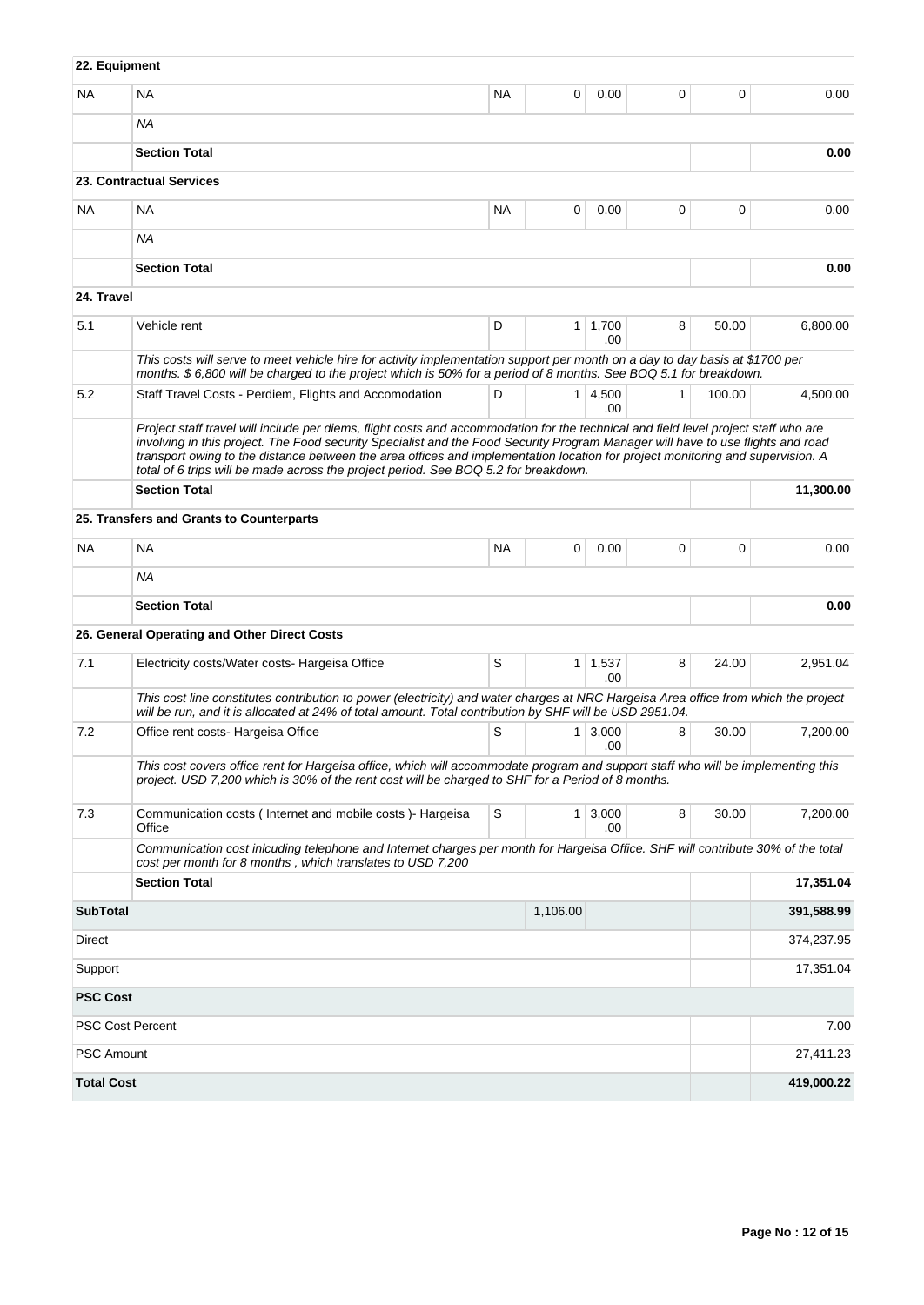# **Project Locations**

| <b>Location</b> | <b>Estimated</b><br>percentage<br>of budget<br>for each<br><b>location</b> | <b>Estimated number of beneficiaries</b><br>for each location |              |             |       |              | <b>Activity Name</b>                                                                                                                                                                                                                                                                                                                                                                                                                                                                                                                                                                                                                                                                                                                                                                                                                                                                                                                                                                                                                                                                                                                                                                                                                                                                                                                                                                                                                                                                                                                                                                                                                                                                                                                                                                                                                                                                                                                                                                                                                                                                                                                                                                                                                                               |
|-----------------|----------------------------------------------------------------------------|---------------------------------------------------------------|--------------|-------------|-------|--------------|--------------------------------------------------------------------------------------------------------------------------------------------------------------------------------------------------------------------------------------------------------------------------------------------------------------------------------------------------------------------------------------------------------------------------------------------------------------------------------------------------------------------------------------------------------------------------------------------------------------------------------------------------------------------------------------------------------------------------------------------------------------------------------------------------------------------------------------------------------------------------------------------------------------------------------------------------------------------------------------------------------------------------------------------------------------------------------------------------------------------------------------------------------------------------------------------------------------------------------------------------------------------------------------------------------------------------------------------------------------------------------------------------------------------------------------------------------------------------------------------------------------------------------------------------------------------------------------------------------------------------------------------------------------------------------------------------------------------------------------------------------------------------------------------------------------------------------------------------------------------------------------------------------------------------------------------------------------------------------------------------------------------------------------------------------------------------------------------------------------------------------------------------------------------------------------------------------------------------------------------------------------------|
|                 |                                                                            | <b>Men</b>                                                    | <b>Women</b> | <b>Boys</b> | Girls | <b>Total</b> |                                                                                                                                                                                                                                                                                                                                                                                                                                                                                                                                                                                                                                                                                                                                                                                                                                                                                                                                                                                                                                                                                                                                                                                                                                                                                                                                                                                                                                                                                                                                                                                                                                                                                                                                                                                                                                                                                                                                                                                                                                                                                                                                                                                                                                                                    |
| Awdal -> Borama | 25                                                                         | 360                                                           | 324          | 479         | 465   |              | 1,628 Activity 1.1.2 : Unconditional Cash Transfer<br>(UCT): Each registered HH will be transferred<br>USD 89 per month (3 months total) to meet 80%<br>of the Cash Working Group recommended Full<br>MEB. Cash transfers are planned during the lean<br>season using electronic mobile money transfers<br>(Hormuud) which is wide spread and easily<br>accessible in Somalia including proposed<br>program areas. Beneficiaries will undergo a<br>refresher on how they can assess their monthly<br>transfers. NRC previous electronic mobile money<br>transfers did not register any significant<br>challenges. NRC will learn and make this time<br>round even better. UCT will improve access to<br>food and provide life-saving and life-sustaining<br>assistance to people in need.<br>Activity 2.1.2 : Cash for work: Program team and<br>the communities will be identifying 150 casual<br>laborers; preferred combination will be (one<br>skilled labor and two unskilled laborers), however<br>this Skilled and unskilled laborer ratio will vary<br>from infrastructure scheme to scheme and the<br>skills needed. This will be concluded at the time<br>of scheme designing. The Skilled labor will be<br>engaged for 8 days a month and unskilled will be<br>engaged for 16 days; However both Skilled and<br>unskilled laborer will be getting USD 89 per<br>month which is to meet 80% of the full MEB. In<br>line to the past experience, this is envisaged that<br>the productive infrastructure schemes<br>(rehabilitation and or newly established) will be<br>consisting of Farm to market mud roads, small<br>irrigation channels, rain water reservoirs and or<br>protection walls. The registered laborers will be<br>working for 6-8 hours as per the local norms and<br>will continue to work for 16 days a month and<br>three months in total. 40% of the labor cost has<br>been allocated for cash for work material. The<br>material cost will be used to purchase cement,<br>gravel, Steel and or tools. The engaged laborer<br>will be paid on monthly basis and after each work<br>cycle completion. Project committee and NRC<br>Program staff will provide the technical back<br>stopping to make the projects more viable and as |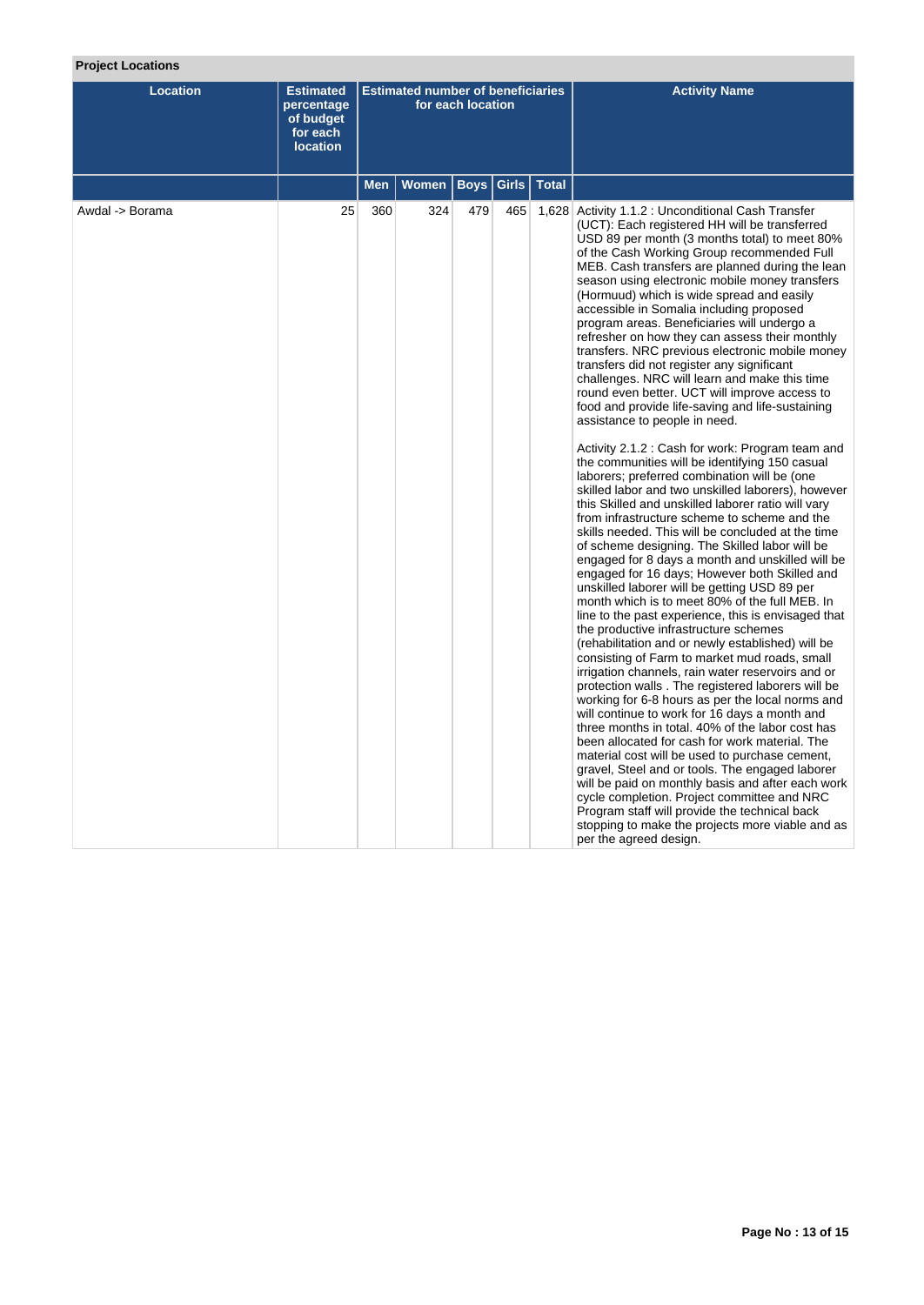| Awdal -> Lughaye | 50 | 720 | 648 | 958 | 931 |  | 3,257 Activity 1.1.2 : Unconditional Cash Transfer<br>(UCT): Each registered HH will be transferred<br>USD 89 per month (3 months total) to meet 80%<br>of the Cash Working Group recommended Full<br>MEB. Cash transfers are planned during the lean<br>season using electronic mobile money transfers<br>(Hormuud) which is wide spread and easily<br>accessible in Somalia including proposed<br>program areas. Beneficiaries will undergo a<br>refresher on how they can assess their monthly<br>transfers. NRC previous electronic mobile money<br>transfers did not register any significant<br>challenges. NRC will learn and make this time<br>round even better. UCT will improve access to<br>food and provide life-saving and life-sustaining<br>assistance to people in need.<br>Activity 2.1.2 : Cash for work: Program team and<br>the communities will be identifying 150 casual<br>laborers; preferred combination will be (one<br>skilled labor and two unskilled laborers), however<br>this Skilled and unskilled laborer ratio will vary<br>from infrastructure scheme to scheme and the<br>skills needed. This will be concluded at the time<br>of scheme designing. The Skilled labor will be<br>engaged for 8 days a month and unskilled will be<br>engaged for 16 days; However both Skilled and<br>unskilled laborer will be getting USD 89 per<br>month which is to meet 80% of the full MEB. In<br>line to the past experience, this is envisaged that<br>the productive infrastructure schemes<br>(rehabilitation and or newly established) will be<br>consisting of Farm to market mud roads, small<br>irrigation channels, rain water reservoirs and or<br>protection walls. The registered laborers will be<br>working for 6-8 hours as per the local norms and<br>will continue to work for 16 days a month and<br>three months in total. 40% of the labor cost has<br>been allocated for cash for work material. The<br>material cost will be used to purchase cement,<br>gravel, Steel and or tools. The engaged laborer<br>will be paid on monthly basis and after each work<br>cycle completion. Project committee and NRC<br>Program staff will provide the technical back<br>stopping to make the projects more viable and as |
|------------------|----|-----|-----|-----|-----|--|--------------------------------------------------------------------------------------------------------------------------------------------------------------------------------------------------------------------------------------------------------------------------------------------------------------------------------------------------------------------------------------------------------------------------------------------------------------------------------------------------------------------------------------------------------------------------------------------------------------------------------------------------------------------------------------------------------------------------------------------------------------------------------------------------------------------------------------------------------------------------------------------------------------------------------------------------------------------------------------------------------------------------------------------------------------------------------------------------------------------------------------------------------------------------------------------------------------------------------------------------------------------------------------------------------------------------------------------------------------------------------------------------------------------------------------------------------------------------------------------------------------------------------------------------------------------------------------------------------------------------------------------------------------------------------------------------------------------------------------------------------------------------------------------------------------------------------------------------------------------------------------------------------------------------------------------------------------------------------------------------------------------------------------------------------------------------------------------------------------------------------------------------------------------------------------------------------------------------------------------------------------------|
|------------------|----|-----|-----|-----|-----|--|--------------------------------------------------------------------------------------------------------------------------------------------------------------------------------------------------------------------------------------------------------------------------------------------------------------------------------------------------------------------------------------------------------------------------------------------------------------------------------------------------------------------------------------------------------------------------------------------------------------------------------------------------------------------------------------------------------------------------------------------------------------------------------------------------------------------------------------------------------------------------------------------------------------------------------------------------------------------------------------------------------------------------------------------------------------------------------------------------------------------------------------------------------------------------------------------------------------------------------------------------------------------------------------------------------------------------------------------------------------------------------------------------------------------------------------------------------------------------------------------------------------------------------------------------------------------------------------------------------------------------------------------------------------------------------------------------------------------------------------------------------------------------------------------------------------------------------------------------------------------------------------------------------------------------------------------------------------------------------------------------------------------------------------------------------------------------------------------------------------------------------------------------------------------------------------------------------------------------------------------------------------------|